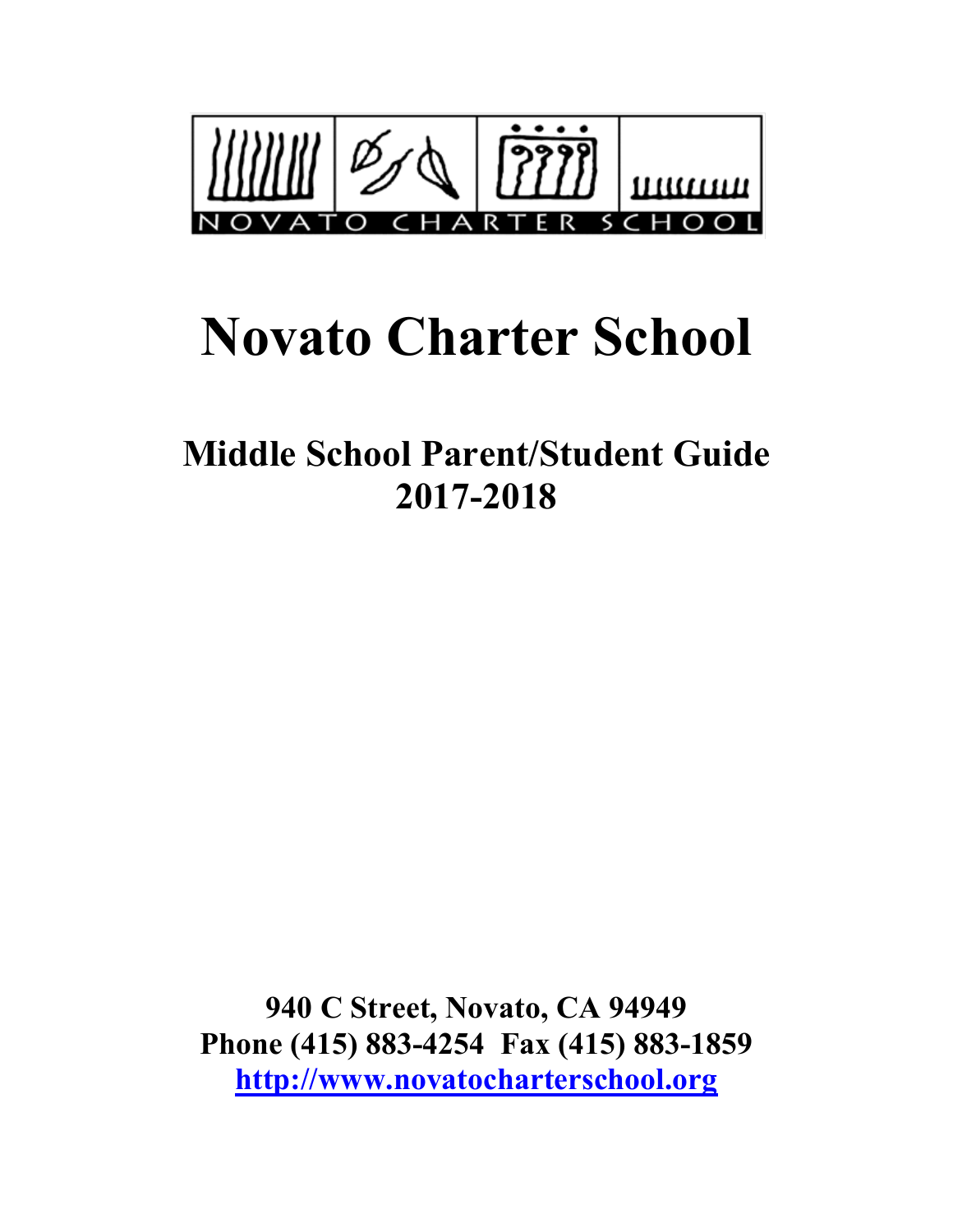

Dear Parents and Students,

 This guidebook contains information on school policies, procedures and topics that will help you navigate the Middle School experience at NCS. In order for schools to operate safely and efficiently, it is important that students and families are familiar with, and abide by the expectations, procedures and rules outlined in this document. The guidebook is posted online and is subject to amendments during the school year. An up-to-date version will be maintained online at http://www.novatocharterschool.org. Notice of any changes will be communicated via email and will take effect upon notification. The following page is an acknowledgement that you have read and understand the guide and polices and agreements therein. Please sign and return to your class teacher by Back to School Night.

 When questions and concerns arise, the practice of communicating directly is an essential ingredient for both individual and community success. Towards that goal, we request that students and parents contact, and communicate directly, with the person most closely related to the given subject of concern.

 We look forward to a year of exciting learning opportunities and are glad you have chosen to be part of the vibrant NCS Middle School experience.

#### The Middle School Team

Nikki Tausch Lloyd, Director Steve Kinney, 8<sup>th</sup> Grade Teacher Rick Betz,  $7^{th}$  Grade Teacher Karina Salvesen, 6<sup>th</sup> Grade Teacher Kenny Blacklock, Music Teacher Christine Jones, Math Teacher Justin Bayer, Movement Teacher Liliana Castro, Spanish Teacher

NOTE: The School has the right to amend the guide for just cause. Parents will be given prompt notification if changes are made. This guide is designed to familiarize the reader with the major policies and practices in place at NCS in the Middle School at the time of publication. While every effort has been made to make this guide as complete and encompassing as possible, and does provide general guidance in many areas it cannot address all situations. All previously issued guidebooks and any inconsistent policy statements are superseded with the publication of this guide. NCS reserves the rights to revise, modify, delete, or add to any and all policies and practices stated in this guide or any other document.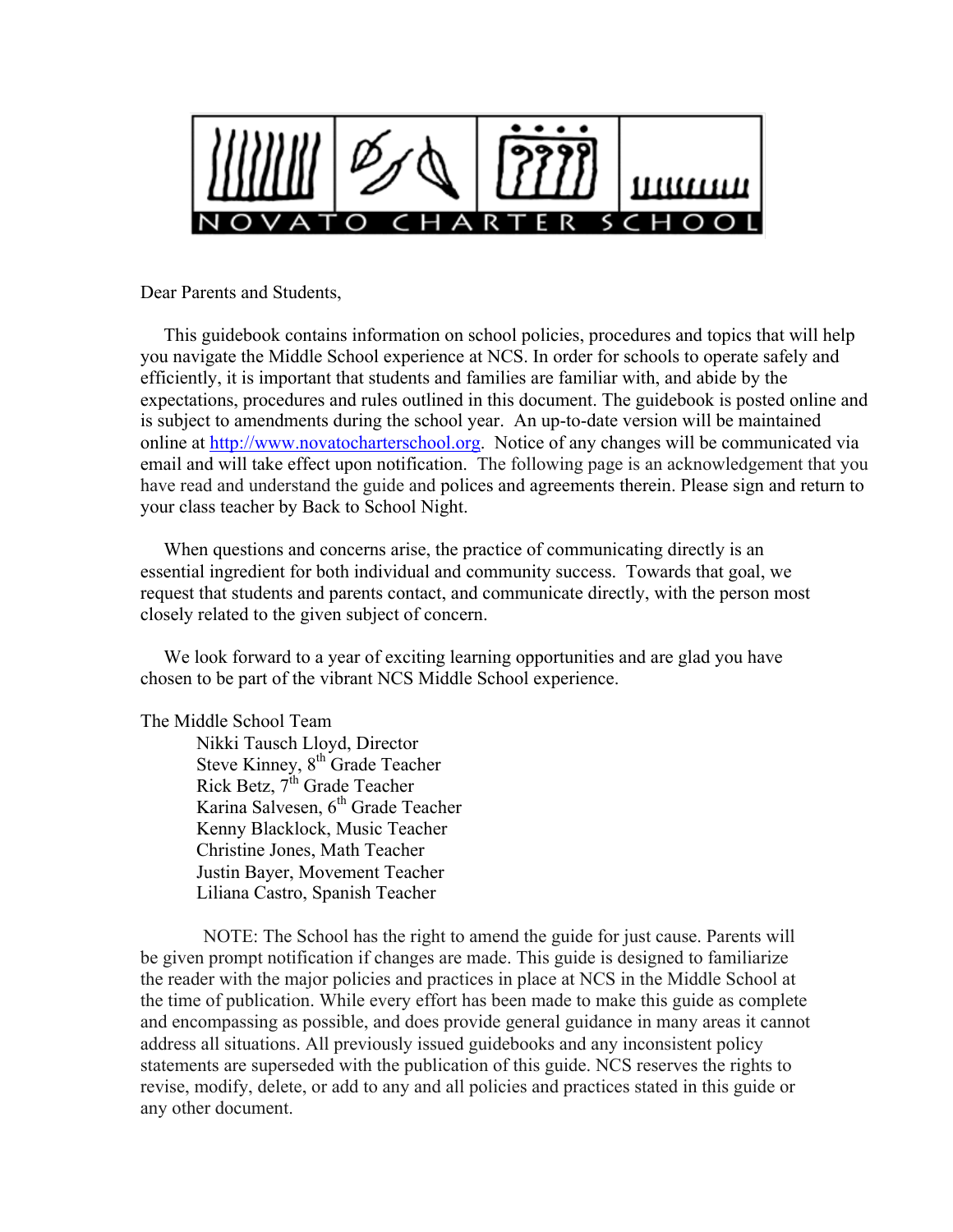

# **Acknowledgement**

| <b>Parent 1 Name:</b> | <b>Student 1 Name:</b> |  |
|-----------------------|------------------------|--|
|                       |                        |  |
| <b>Parent 2 Name:</b> | <b>Student 2 Name:</b> |  |

We have read and understand the following sections of the Novato Charter School Middle School Parent/Student Guide:

| <b>DIRECT COMMUNICATION</b>                               | $\cup$ (V FOR YES)               |
|-----------------------------------------------------------|----------------------------------|
| <b>ACADEMIC INTEGRITY POLICY</b>                          | $\sqrt{\phantom{a}}$ (V FOR YES) |
| <b>TECHNOLOGY USE AGREEMENT</b>                           | $\sqrt{(V FOR YES)}$             |
| <b>DRESS CODE POLICY</b>                                  | $\sqrt{(V FOR YES)}$             |
| <b>RESTORATIVE DISCIPLINE GUILDELINES</b>                 | $\sqrt{(V FOR YES)}$             |
| <b>STUDENT BEHAVIOR REPORT AND ACTION FORM</b>            | $\sqrt{(V FOR YES)}$             |
| <b>NOTICE TO PARENTS (YELLOW FORM)</b>                    | $\sqrt{(V FOR YES)}$             |
| <b>HOMEWORK GUIDELINES &amp; LATE HOMEWORK</b>            | $\sqrt{(V FOR YES)}$             |
| <b>HIGH SCHOOL SHADOW PROCESS &amp; FORM</b>              | $\sqrt{(V FOR YES)}$             |
| <b>HIGH SCHOOL APPLICATION PROCESS &amp; INSTURCTIONS</b> | $\sqrt{(V FOR YES)}$             |
| HIGH SCHOOL RECOMMENDATION REQUEST FORM                   | $(V$ FOR YES)                    |
| PROCEDURES FOR STUDENT PROPOSALS                          | $\sqrt{(V FOR YES)}$             |
| <b>HEALTHY FOOD &amp; DRINK/LOW WASTE PROCEDURES</b>      | $\sqrt{(V FOR YES)}$             |
| <b>NOTE TAKING IN MIDDLE SCHOOL</b>                       | $\sqrt{\phantom{a}}$ (V FOR YES) |
| <b>SUPPLEMENTAL PROGRAMS</b>                              | $\sqrt{V}$ FOR YES)              |
|                                                           |                                  |

Parent 1 Signature Student 1 Signature

Parent 2 Signature Student 2 Signature

**Please return this form to the class teacher on or before Back to School Night.**

 $\mathcal{L}_\mathcal{L} = \{ \mathcal{L}_\mathcal{L} = \{ \mathcal{L}_\mathcal{L} = \{ \mathcal{L}_\mathcal{L} = \{ \mathcal{L}_\mathcal{L} = \{ \mathcal{L}_\mathcal{L} = \{ \mathcal{L}_\mathcal{L} = \{ \mathcal{L}_\mathcal{L} = \{ \mathcal{L}_\mathcal{L} = \{ \mathcal{L}_\mathcal{L} = \{ \mathcal{L}_\mathcal{L} = \{ \mathcal{L}_\mathcal{L} = \{ \mathcal{L}_\mathcal{L} = \{ \mathcal{L}_\mathcal{L} = \{ \mathcal{L}_\mathcal{$ 

 $\mathcal{L}_\text{max} = \frac{1}{2} \sum_{i=1}^n \mathcal{L}_\text{max}(\mathbf{z}_i - \mathbf{z}_i)$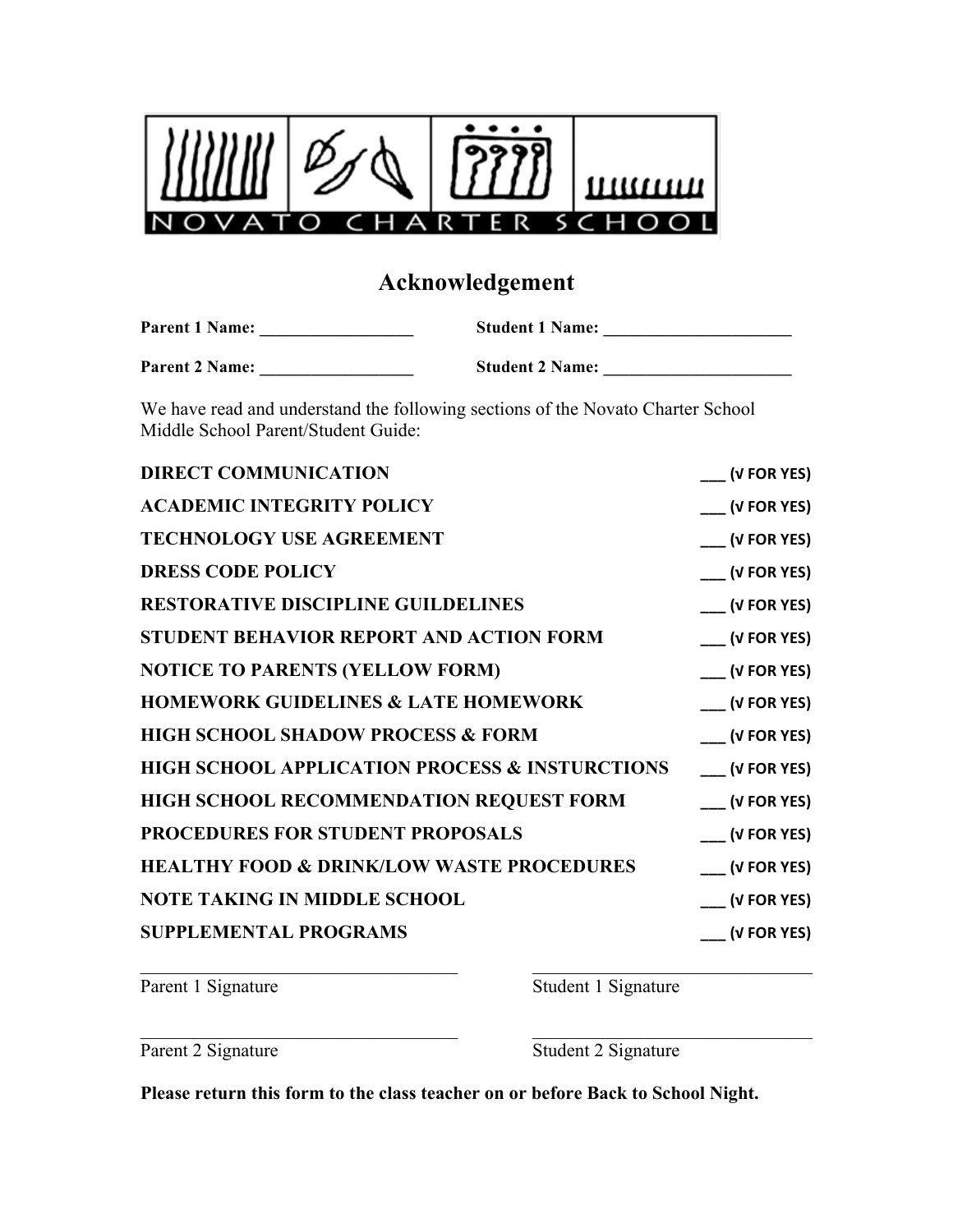

# **Table of Contents**

| HOMEWORK GUIDELINES AND LATE HOMEWORK PROCEDURE  20 |  |
|-----------------------------------------------------|--|
|                                                     |  |
| HIGH SCHOOL APPLICATION PROCESS & INSTURCTIONS  25  |  |
|                                                     |  |
|                                                     |  |
|                                                     |  |
|                                                     |  |
| <b>SUPPLEMENTAL PROGRAMS</b>                        |  |
|                                                     |  |
|                                                     |  |
|                                                     |  |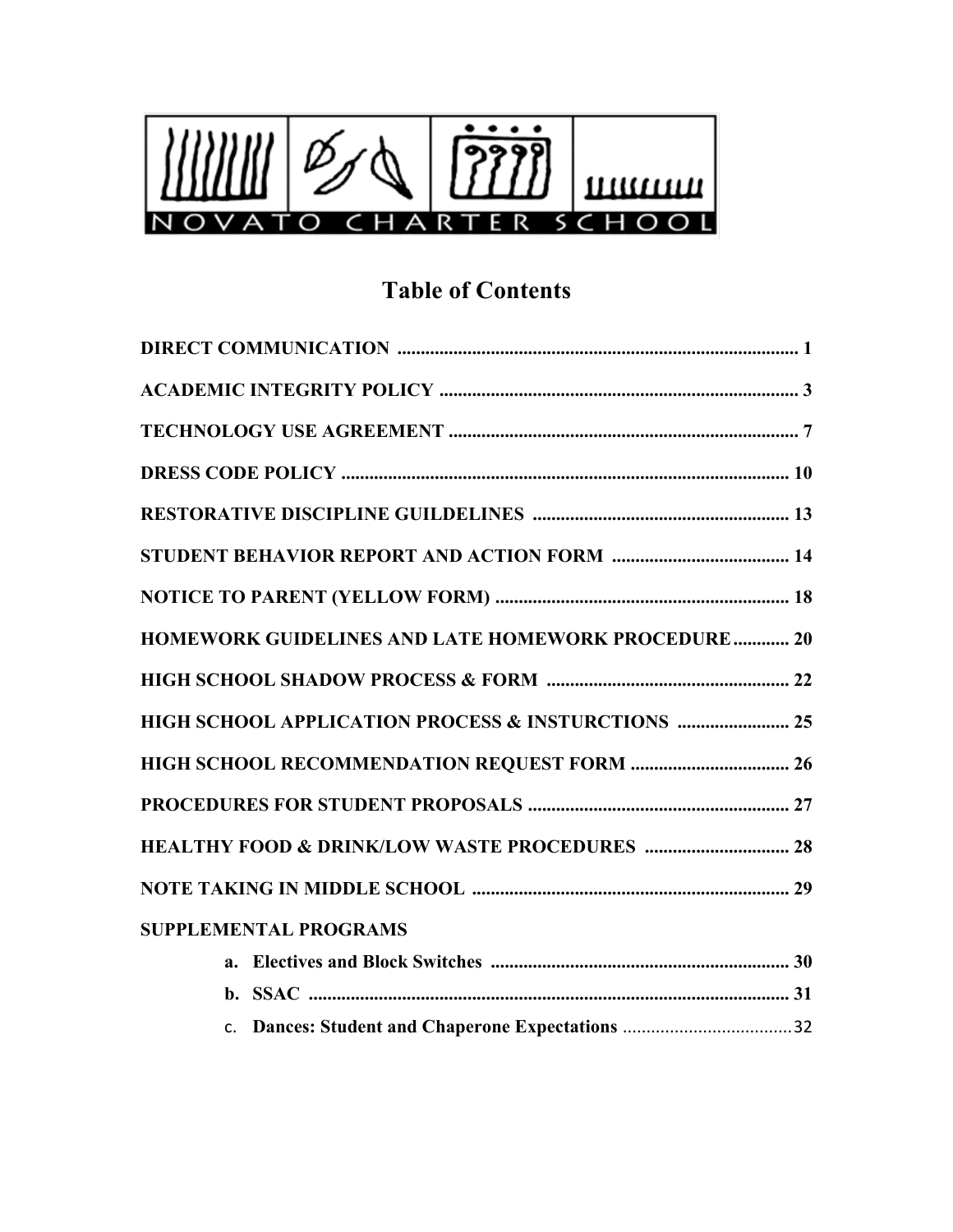

### **Direct Communication & Empowering the Middle School Student to Self-Advocate in Preparation for High School and Life**

As with all skills, we always want to provide adult examples worthy of imitation. This means that teachers and parents should model healthy, direct communication with each other and with the students. As a developing skill, the students will need a lot of support and guidance throughout middle school. Learning to communicate effectively and solve problems is as important as doing well academically. These important life skills are highly emphasized on high school recommendations. The ability to clearly communicate and self-advocate is essential to the students' success in high school and beyond.

To begin with, we want to keep the student in the "center vs. middle" of the adult's interactions. To do this, parents and teachers need to act as a team and not pit the student against the teacher or parent against the teacher. The adolescent in middle school at times may try to avoid responsibility or deflect blame by positioning adults against one another. The adults need to turn the focus back to the student to find some learning or area for which they can take responsibility. This is most easily accomplished when the adults assume goodwill from each other, and that the student, not the adults, are responsible for challenges. That is why if you hear something troubling from your student, directly contact the teacher via their preferred means, and whenever possible begin the discussion with a question not an assumption or confrontation. For example, "My child told me about xxxx. Could you tell me more about it?" In this manner you will add the teacher's perspective to your student's perspective before forming any opinion about or against a teacher or another student.

#### **How to start**

Encourage your student to speak to her/his peers or teachers directly. While adults often naturally want to jump in to solve problems for their child, it doesn't always work at this age and can disempower the student from true learning and growth. Instead, support your student by preparing for hard conversations through role playing, offering help by framing an opening question and letting them know that, while difficult, you know they can learn this skill. Reviewing each conversation afterwards for what they felt went well and what could go better in future conversations is also helpful. Avoid joining in their "feeling life" and strong emotions, which is not always easy especially if an adult has had similar issues in their own biography. Often what is the most needed is for them to feel heard and that the adults have an understanding that they are juggling a lot during these critical years.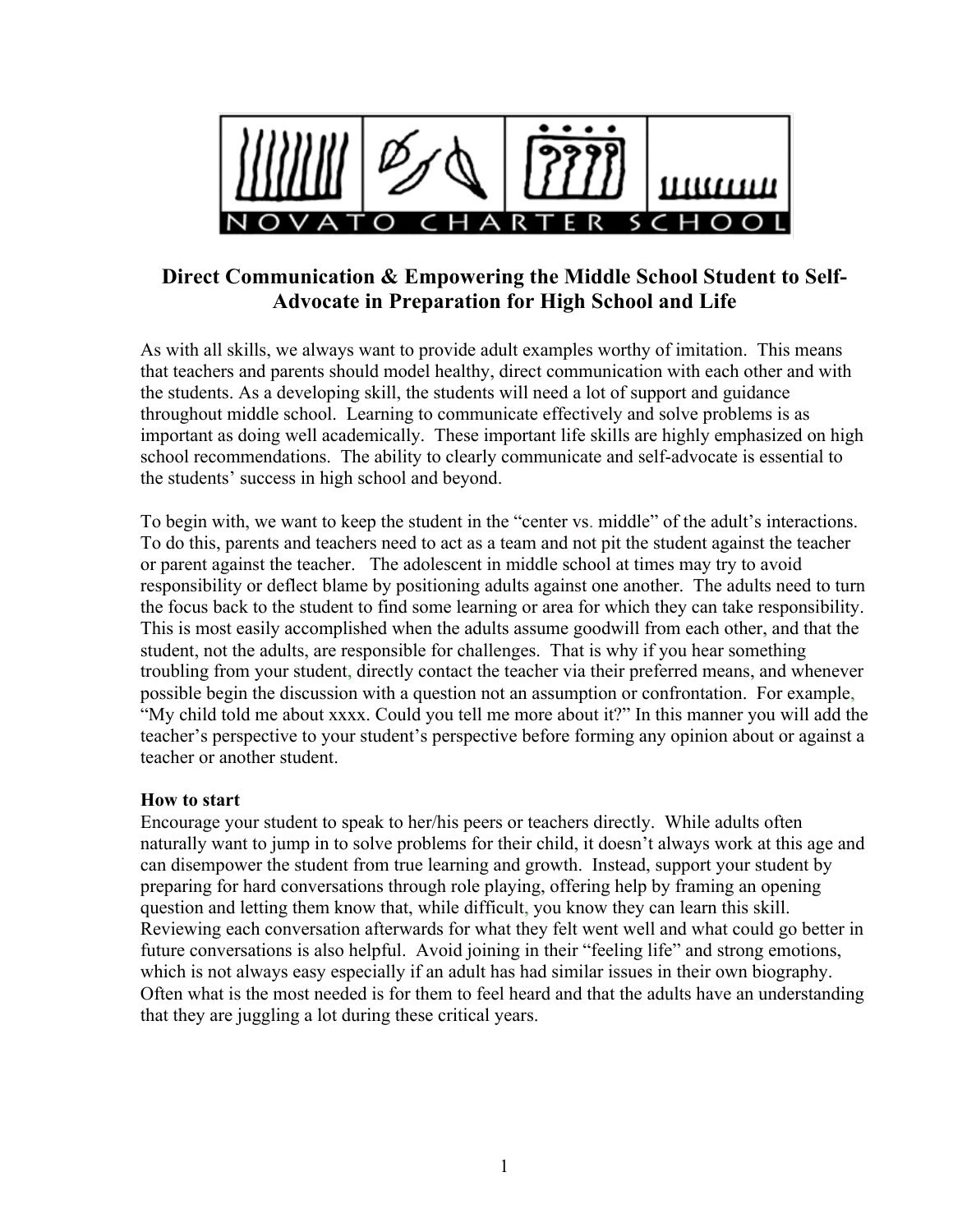

Who to talk to when:

| Topic:                               | <b>Student to contact:</b>                   |
|--------------------------------------|----------------------------------------------|
| Any concern relating to a class,     | Teacher teaching the subject where there is  |
| academic or otherwise                | concern                                      |
| Unresolved conflict w/classmate or   | Class Teacher and/or student involved        |
| subject teacher                      |                                              |
| General question about school        | Middle School Team (MS Teachers & Director)  |
| policy/request or proposal           | *See guidelines for MS student proposal      |
| Unresolved concern with a teacher or | Parent meeting with Teacher, or with Teacher |
| student after multiple attempts      | & Director.                                  |
|                                      |                                              |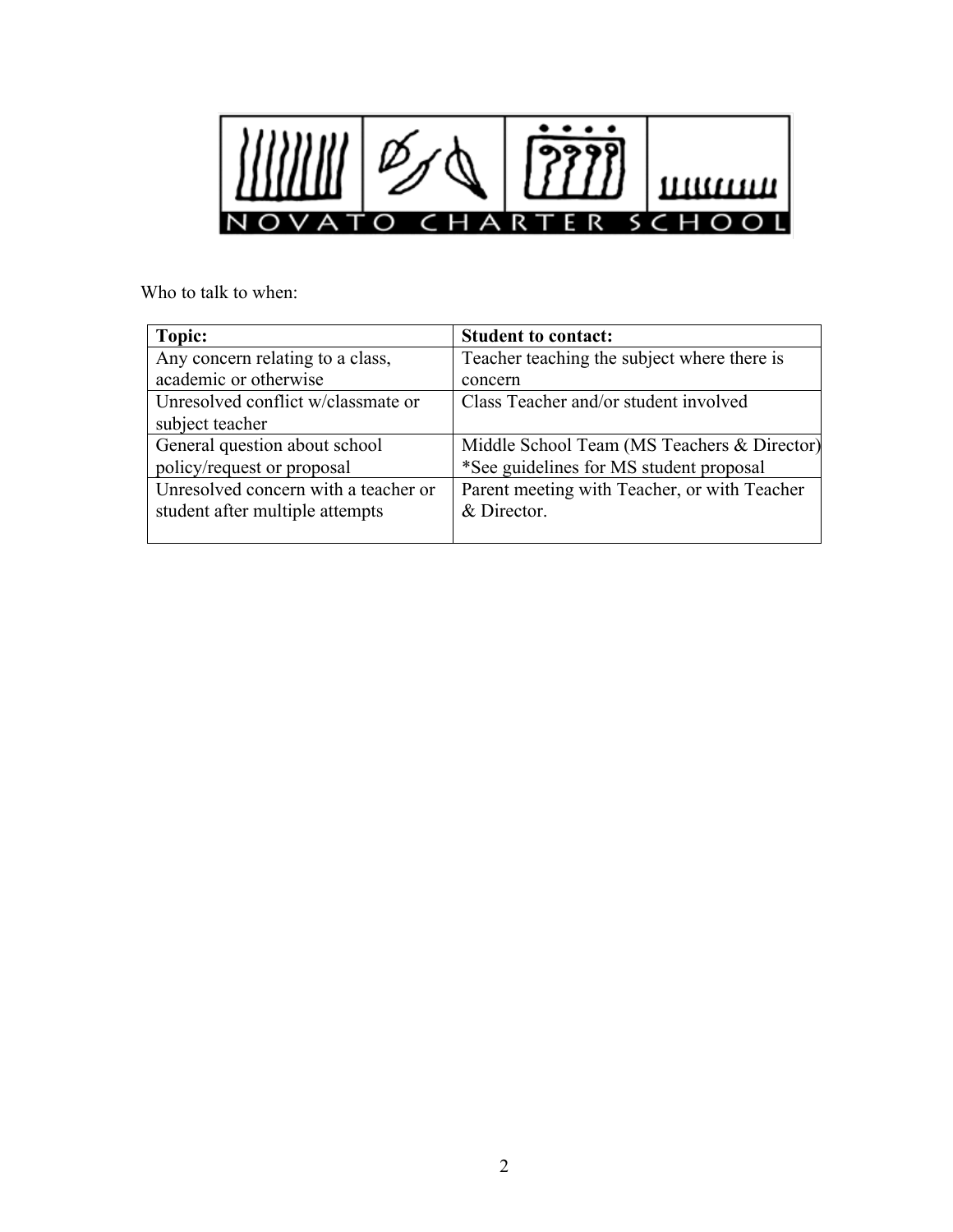

### **NOVATO CHARTER SCHOOL BOARD POLICY ACADEMIC INTEGRITY**

### **I PURPOSE**

- A. To foster an environment that encourages honesty, fairness and high academic standards.
- B. To set clear guidelines and expectations for academic integrity.

### **II. AUTHORITY**

A. Director

### **III. BACKGROUND**

The school's expectations are that:

- A. Students shall consistently represent themselves and their schoolwork with honesty and openness so as to always convey the complete truth. For example, students shall do his or her own work without cheating and without interfering with other students' efforts. If sources are allowed they must be properly acknowledged.
- B. Parents and other interested parties may assist students with assignments and homework so long as each of them complies with the teacher's instructions, school policies and applicable laws. Parents and other interested parties shall not provide answers or directly perform students' assignments on their behalf.

### **IV. DEFINITIONS**

Purposeful or negligent misrepresentation includes, but it is not limited to, acts of cheating, collusion and plagiarism which conflict with Novato Charter School policies, teachers' instructions or applicable laws.

A. **Cheating** is the act of obtaining or attempting to obtain credit for academic work through dishonest means. **Collusion** is a secret and/or unallowed agreement or cooperation especially for an illegal or deceitful purpose. Examples of cheating and/or colluding include, but are not limited to: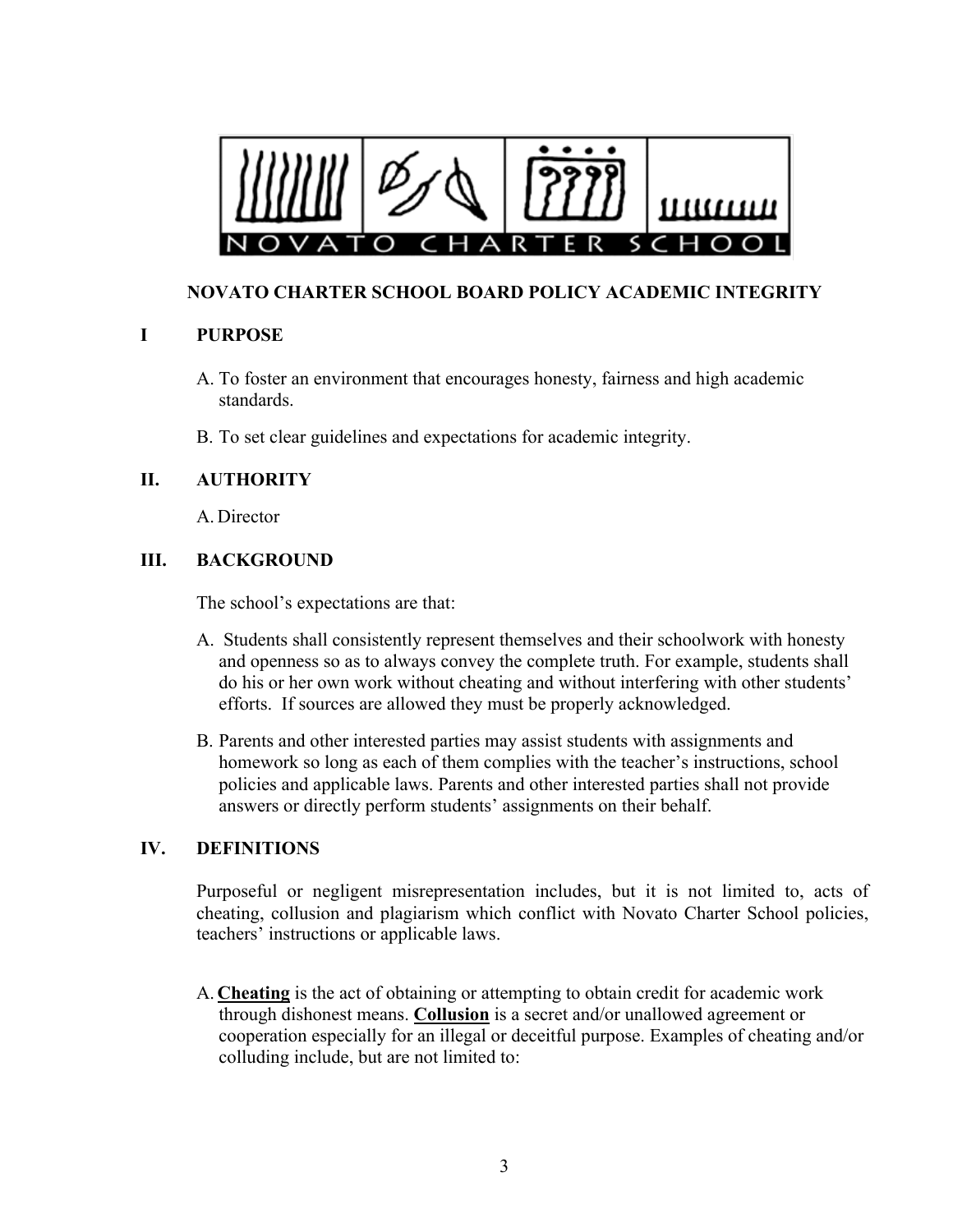

- 1. Copying, in part or whole, or otherwise acquired from another's examination, assignments (in class or homework) mathematical calculations(s), research, creative project or the like;
- 2. Submitting as one's own work an examination, assignments (in class or homework), mathematical calculations(s), research or creative project, or the like which has been purchased, borrowed, or stolen;
- 3. Intentional falsification or invention of data or a source in an academic exercise;
- 4. Using notes, or materials not specifically authorized by the instructor during an examination;
- 5. Any collaboration between a student and another person at times or in ways not permitted by the instructor;
- 6. Intentional falsification of academic records;
- 7. Providing materials, notes or assignments willingly or unwillingly to someone else without teacher permission.

B. **Plagiarism** is the act of obtaining or attempting to obtain credit for academic work by representing the work of another as one's own without appropriate acknowledgement. Examples of plagiarism include but are not limited to:

- 1. Taking a fact or idea from another source (including text found on the Internet) but presenting it in your own words without disclosing the source.
- 2. Using some wording from a source, identifying the source, but not using quotation marks to identify the exact words of the source.
- 3. The act of incorporating another's intellectual or creative work such as musical composition, computer program, photograph, painting drawing, sculpture, research, the like, into one's own without the proper permission and disclosure.
- 4. Copying one or more specific phrases or sentences from a source without disclosing the source. Turning in a paper written even in part by someone else, including a friend or relative who helped you with your paper, with or without that person's knowledge and consent.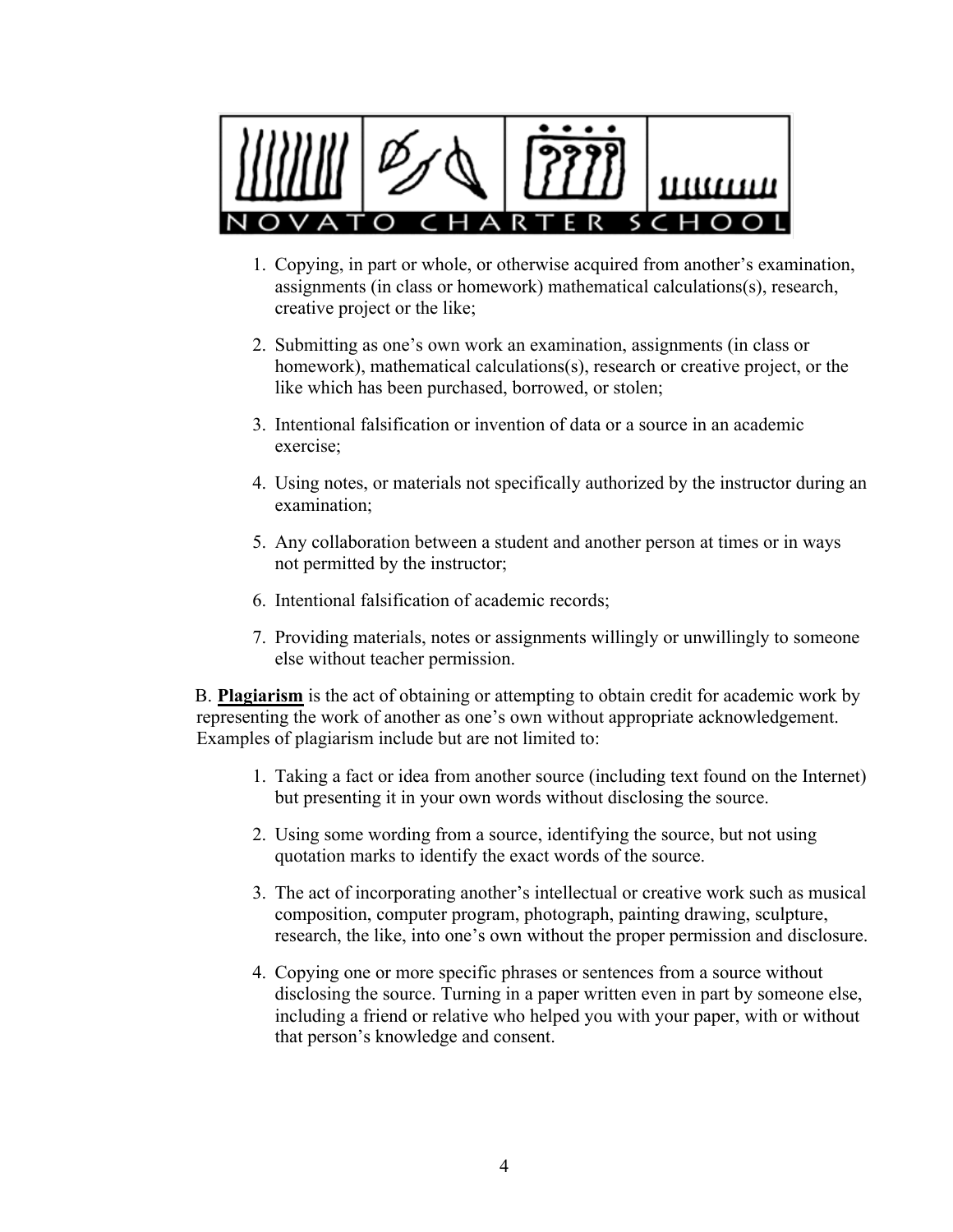

- 5. Turning in a paper purchased or otherwise obtained from a paper mill or other source or that was created or published in whole or in part by someone else.
- 6. Copying the order of ideas of a work completed by somebody else.

### **V. VIOLATION CONSEQUENCES**

The following stated consequences will be applied in cases of cheating and/or plagiarism at Novato Charter School:

#### **A.First Offense**

- 1. Conference with teacher, parents, student, and director in which this Policy is reviewed and signed by all parties.
- 2. Student work in question is copied and attached to an official letter sent to parents (see Exhibit A).
- 3. Student may rewrite the assignment for credit. A "C" will be the highest possible grade given for the rewrite.

#### **B.Second Offense**

- 1. Conference with teacher, parents, student, and director.
- 2. Record in permanent cumulative file.
- 3. Student receives no credit for that assignment.

#### **C.Third Offense**

- 1. Conference with teacher, parents, student, and director.
- 2. Suspension/In-House Suspension.
- 3. Record in permanent cumulative file.
- 4. Student receives a failing grade for block/subject.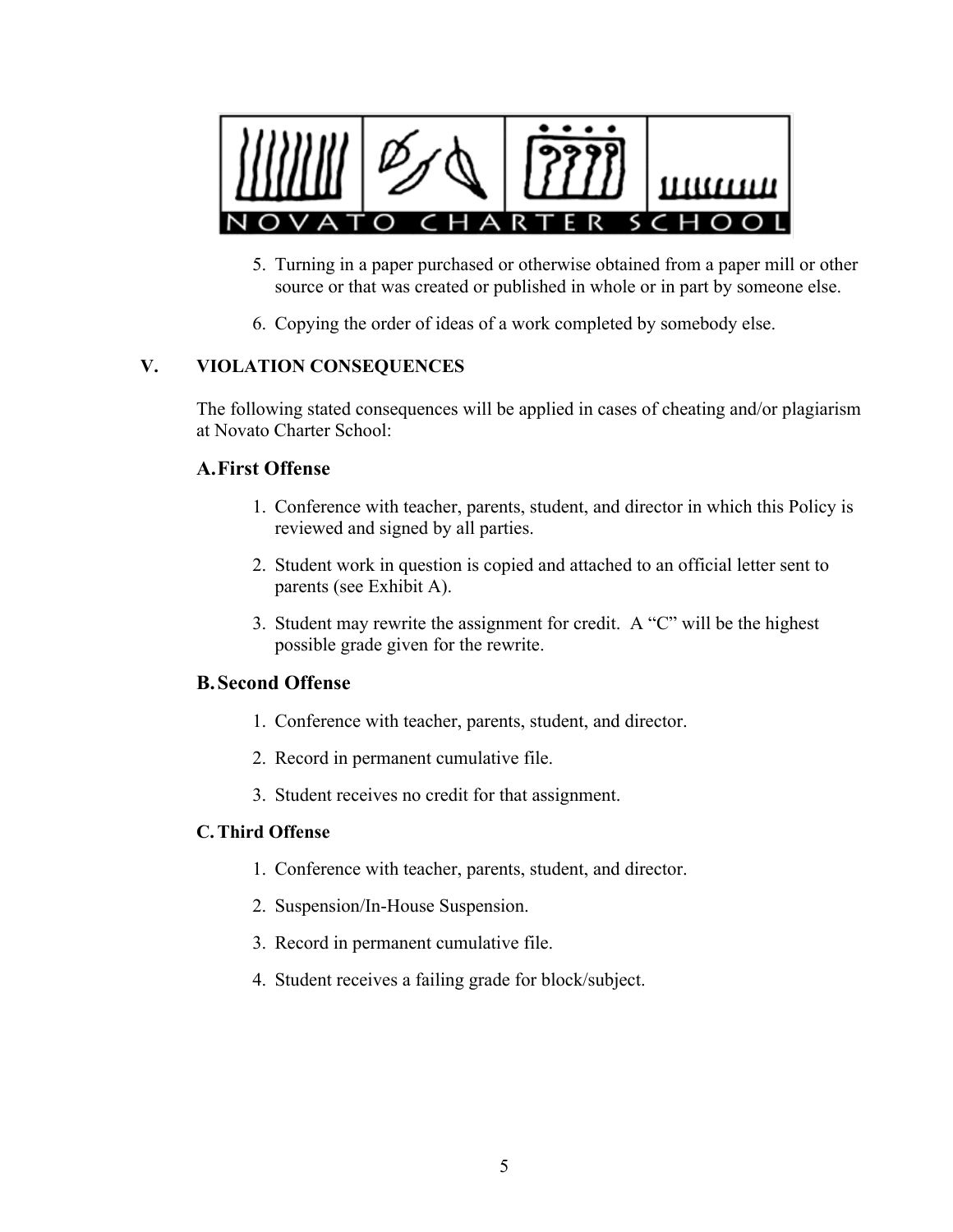

# **EXHIBIT A OFFICIAL LETTER OF POLICY VIOLATION**

Date:

Dear Parent or Guardian,

| I regret to inform you that                       |          |       | has violated the Academic |
|---------------------------------------------------|----------|-------|---------------------------|
| Integrity Policy of Novato Charter School for the |          |       | time. This offense        |
| occurred in                                       | class on | date. |                           |

In our efforts to provide an effective educational environment we must maintain high academic standards for all our students. This includes the expectation that students will complete their own assignments without copying, plagiarizing or cheating. When research is necessary, it is the expectation that the proper acknowledgment of sources will be included along with the assignment.

This letter will be placed in your student's discipline file and will be used as reference, if further such activity should occur again in any class. Please review the Academic Integrity Policy with your student (found under the Parent Handbook section of the school's website: www.novatocharterschool.org, or ask the main office for a hard copy).

Violation:

- $\Box$  Plagiarizing work for a report or assignment
- $\Box$  Copying another student's work
- $\Box$  Cheating on an exam or other assignment
- $\Box$  Doctoring or modifying a score given by a teacher  $\Box$  Aiding or abetting another student in cheating
- ! Aiding or abetting another student in cheating
- $\Box$

Sincerely,

Teacher Director

Parent(s) Student

 $\mathcal{L}_\text{max} = \frac{1}{2} \sum_{i=1}^n \mathcal{L}_\text{max}(\mathbf{z}_i - \mathbf{z}_i)$ 

 $\mathcal{L}_\mathcal{L} = \{ \mathcal{L}_\mathcal{L} = \{ \mathcal{L}_\mathcal{L} = \{ \mathcal{L}_\mathcal{L} = \{ \mathcal{L}_\mathcal{L} = \{ \mathcal{L}_\mathcal{L} = \{ \mathcal{L}_\mathcal{L} = \{ \mathcal{L}_\mathcal{L} = \{ \mathcal{L}_\mathcal{L} = \{ \mathcal{L}_\mathcal{L} = \{ \mathcal{L}_\mathcal{L} = \{ \mathcal{L}_\mathcal{L} = \{ \mathcal{L}_\mathcal{L} = \{ \mathcal{L}_\mathcal{L} = \{ \mathcal{L}_\mathcal{$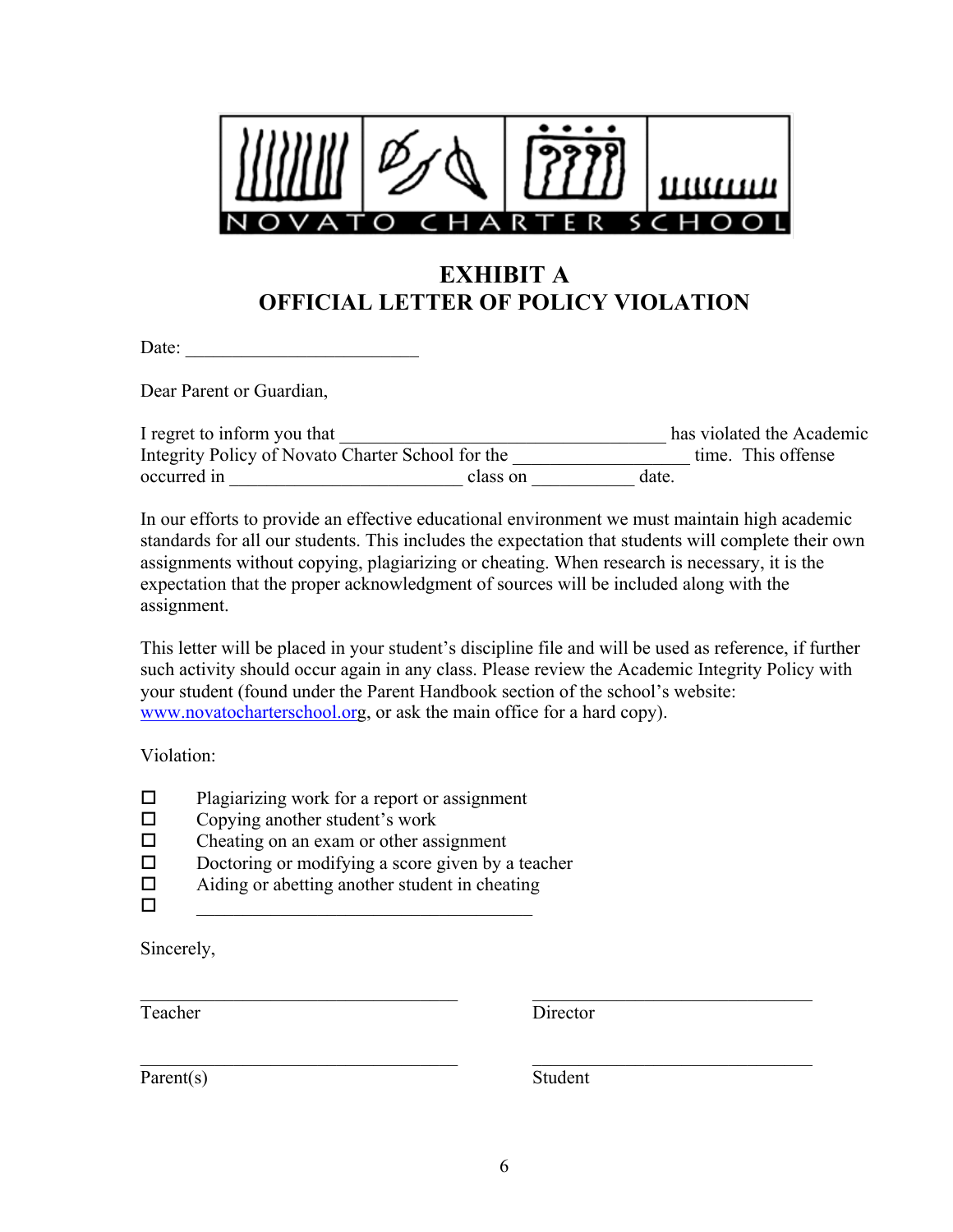

# **TECHNOLOGY USE AGREEMENT**

During middle school at Novato Charter School, students will increase their use of electronic technology both inside and outside of the classroom. In order to support a healthy and productive learning environment for both the students and teacher, the following agreements are required:

### **Use of Computer Lab**

Middle School students will have use of the computer lab and will be provided a specific lab computer for their use. Students may perform online research, project development, word processing, typing practice, or other applications permitted by the teacher. The following guidelines are required in the computer lab:

- Students may not change any settings on the computers.
- Students may not install any software on the computers
- Students must handle the computers with care and not modify any hardware.
- Students may not access personal social networking sites, computer games, chat rooms, or any other school inappropriate applications.
- Students may only access e-mail accounts if they have permission from the teacher (this is on an exception basis)
- Students may only print if they have permission from the teacher.
- Students may only access e-mail if they have permission from the teacher, and may only use it for school related work.
- Students may not chat online with other students in the lab in any manner.
- Students may only visit websites approved by the teacher.
- Students may not store files on the computer except in their designated personal folder.
- Students must enter and work silently in the lab, not talking with other students unless permitted by the teacher.
- Students must return the computer to is regular position if it was altered during the course of working in the lab.

If the student does not follow these guidelines, the teacher may suspend their computer lab privileges.

### **Use of Personal Electronics**

Novato Charter School is a personal electronics free campus. This includes cell phones, ereaders, tablet computers, laptop computers, digital cameras, or any other personal electronic device. We ask that parents also follow this policy while on campus.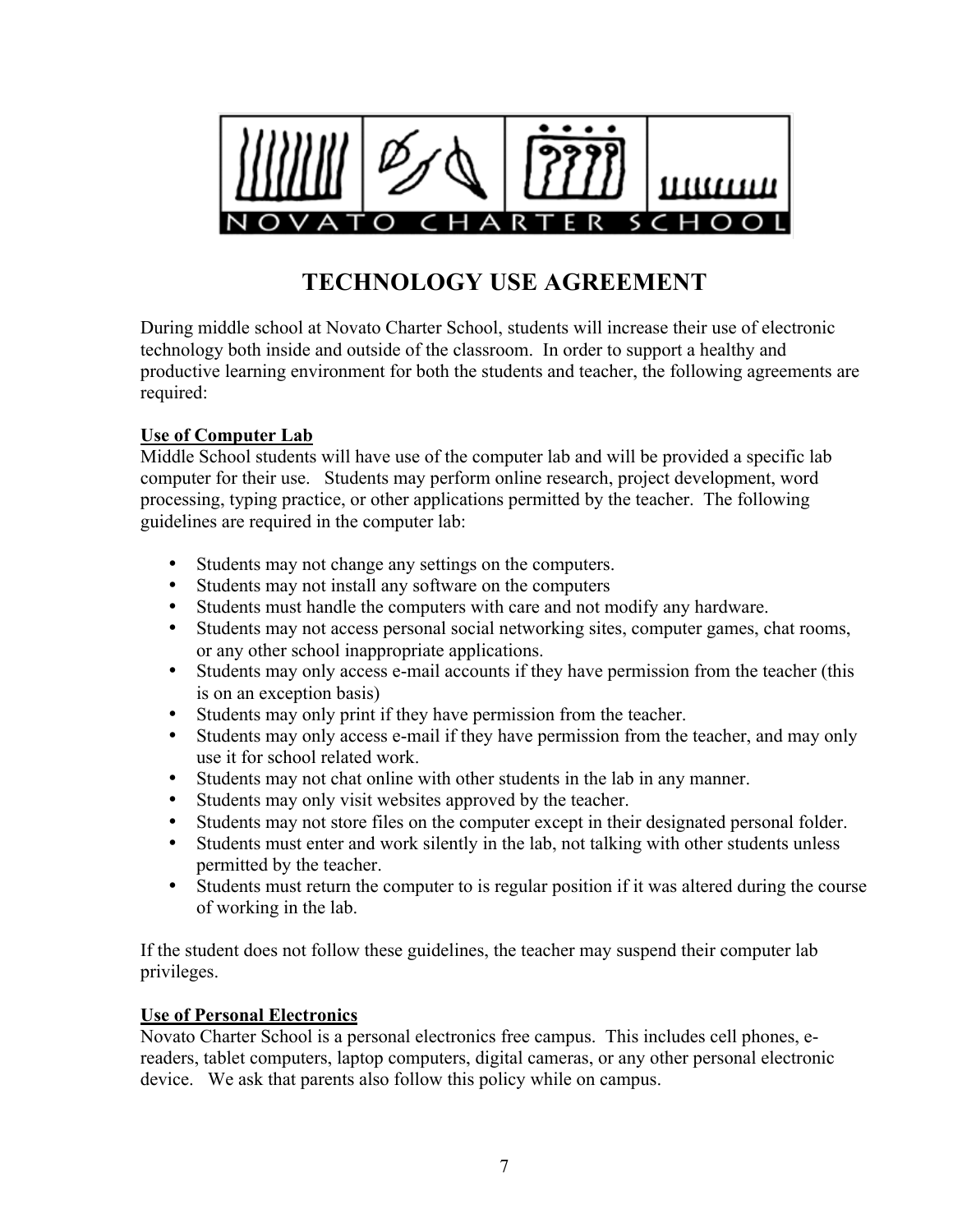

In the event that a middle student must bring a personal electronic device to school it must be on an exception basis. The personal electronic device must be checked into the office before the start of the school day and picked up after school and not used until they are outside of the school property (dismissal area included). A parent note explaining the use of electronic device must be turned into the office with the device.

The consequences for not following these guidelines are as follows:

- 1) First incident: the electronic device will be confiscated and held in the office until the student's parent comes in to collect it. At that time, we will want to know if and when the student will be bringing the device to school again. If so, we will expect it to be turned in to the office each day as described above.
- 2) Second incident: the electronic device will be confiscated and held until a conference between the parents and the Director is arranged. At the conference, parents will be given the choice of:
	- a) Suspending the child's privilege of bringing an electronic device to school for any reason, for an agreed upon period of time, or
	- b) Having the school write up a behavior report for the student's permanent file documenting the repeated disregard of the rule.
- 3) Third incident: the electronic device will be confiscated and must be picked up by the parent. There will be an automatic behavior report recorded in the student's permanent file followed by a one-day suspension.

### **Personal Storage Drive vs. Cloud Storage (i.e., Office 365 or Google Docs/Drive)**

If a student wants to transport electronic school documents between the computer lab and home, a personal data storage drive (a.k.a. "Flash Drive") can be used by the student. Use of a personal storage drive is highly recommended and very successful.

Alternatively, students may use a cloud-based file system such as Microsoft Office 365 or Google Docs if permitted by their parents. This requires them to have a working Internet connection at all times to access their documents, but it alleviates the need for a Flash Drive. *Students who use these services are not allowed to share access to their NCS assignments with other students, unless they are specifically working on a designated group assignment*. Sharing documents and any personal work or texting with other students is a violation of The NCS Academic Integrity Policy.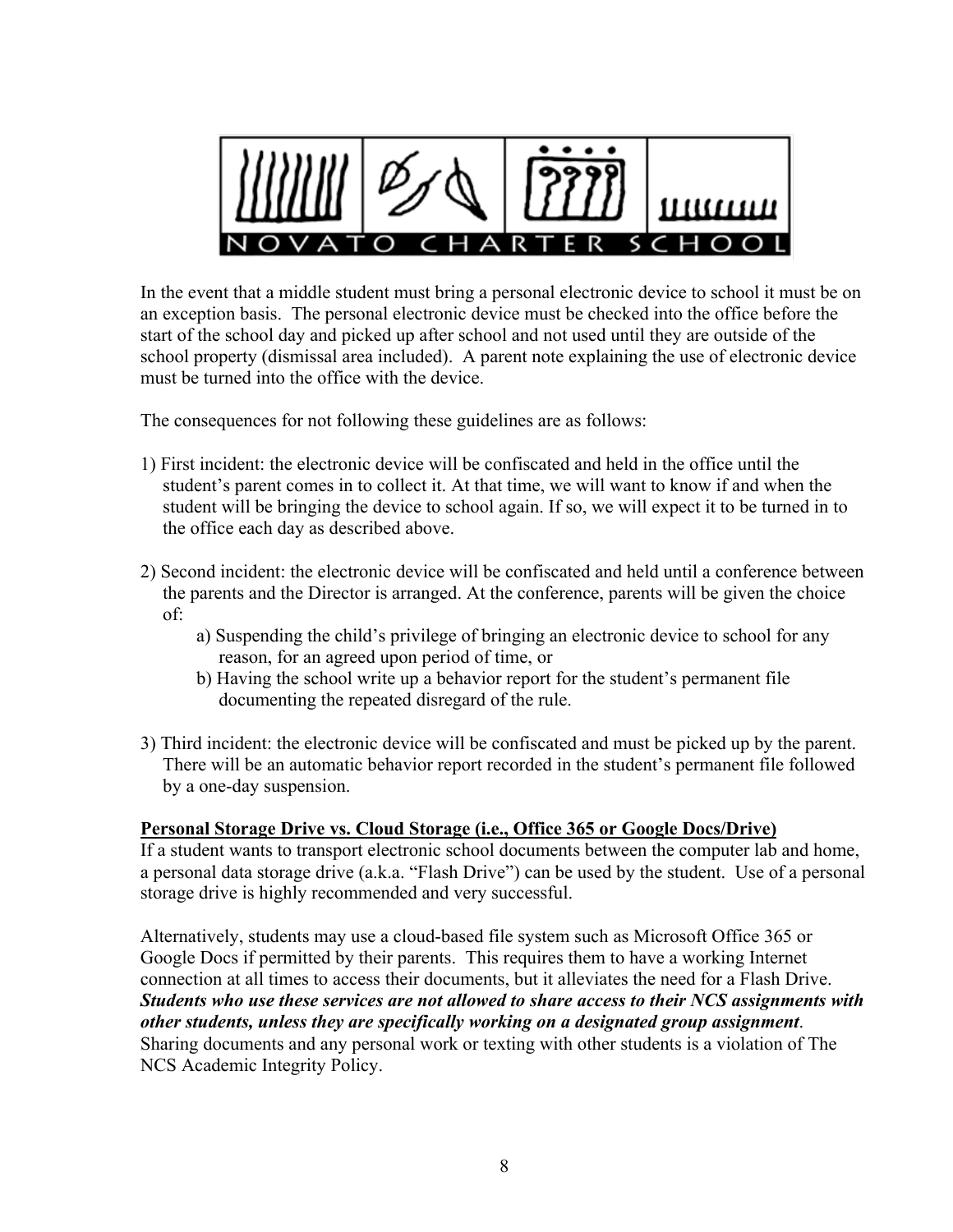

### **Printing Requirements**

Beginning during the  $6<sup>th</sup>$  grade as designated by the class teacher, Novato Charter School students will be given the option to type certain assignments. Generally this will increase throughout the  $7<sup>th</sup>$  and  $8<sup>th</sup>$  grades. Typing assignments is not required and students may always handwrite their assignments, especially if a personal printer is not accessible or working properly. *If a student chooses to type their assignments, the student and parent must agree to have access to a fully functioning printer complete with toner and paper, and internet connection if needed. If a student does not have access to a fully functioning printer, they will not be excused from turning in an assignment on time. Students are never allowed to solicit a teacher, resource staff, or office staff to print a document for them or to access the computer lab at school solely for printing purposes.*

### **Class Websites**

Middle School teachers may maintain a class website to list homework requirements, class policies, and other communications. It is the students and parents responsibility to regularly check the website for information prior to e-mailing the teacher to request information that is already provided on the class website.

Thank you for adhering to this agreement.

The Middle School Team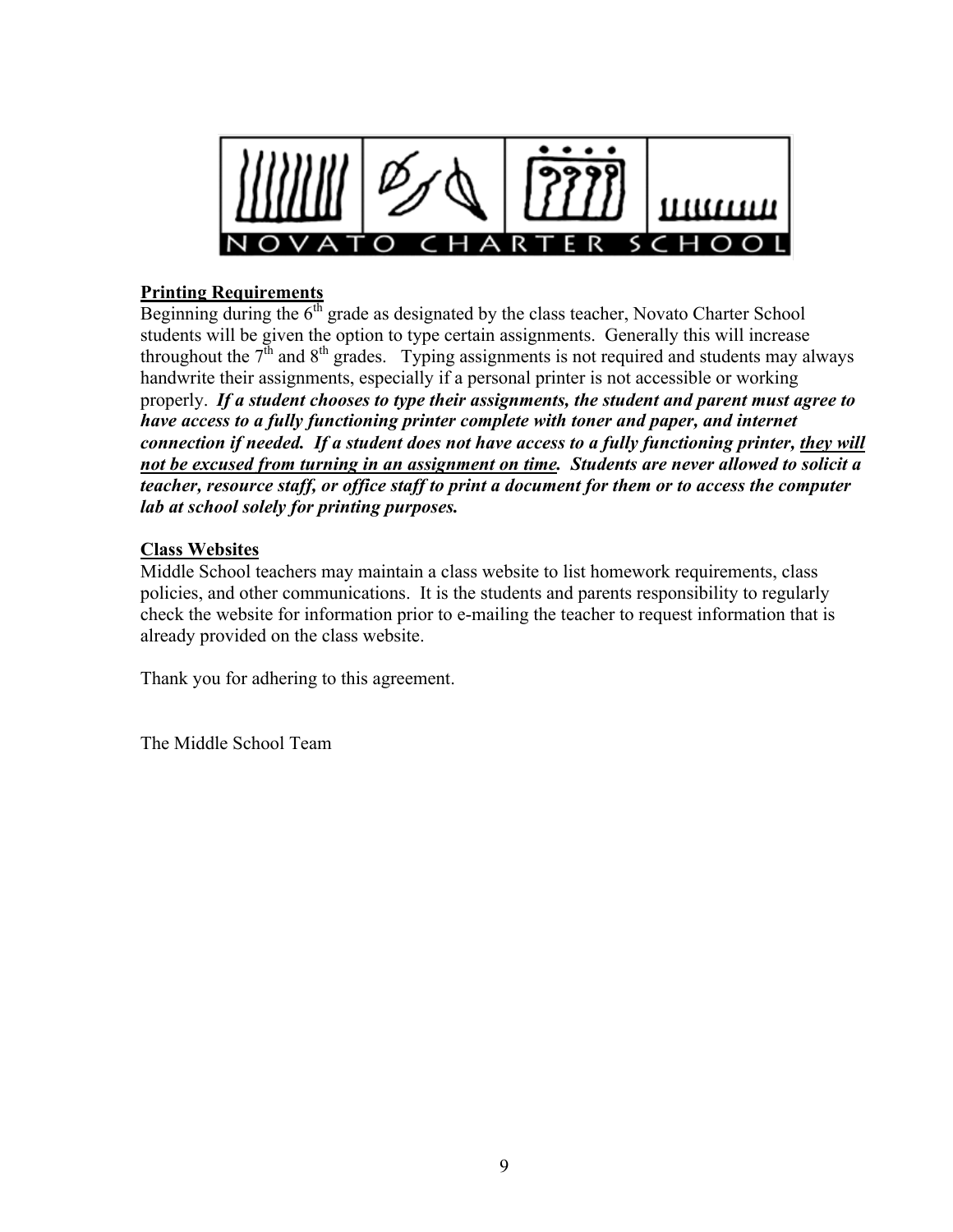

Approved by NCS Board on: March 11, 2015

# **NOVATO CHARTER SCHOOL DRESS CODE POLICY**

### **I. PURPOSE**

- A. To define acceptable apparel and personal grooming at Novato Charter School.
- B. To define enforceable standards of apparel and personal grooming.
- C. To define procedures to be followed should the enforceable standards be violated.

### **II. AUTHORITY**

A. First Amendment and Fourteenth Amendment of the Federal Constitution; the California State Constitution

### **III. BACKGROUND**

- A. This policy has been developed after extensive comment from Faculty, Parents, Middle School Students and the Board of Trustees.
- B. The Novato Charter School makes every effort to support students to develop an awareness of self, based on an inner knowing of personal beauty, and discourages the development of a false sense of self based on media, commercial, sexist or racist influences. Support and cooperation of all parents are requested to encourage moderation in clothing and personal grooming for the sake of creating an atmosphere conducive to learning. In an effort to create a healthy working and learning environment at school, students are expected to wear clothing that is clean, simple and in good repair. Clothing and shoes should be suitable for both indoor and outdoor activities. Simplicity and appropriateness should be major considerations.
- C. School administrators may prohibit clearly-specified types of clothing or accessories it reasonably believes lead to disruption of the School's educational environment, to foster a safe, non-violent atmosphere (*Jeglin v. San Jacinto Unified Sch. Dist.* (C.D. Cal.1993) 827 F.Supp. 1459, 1460-1461).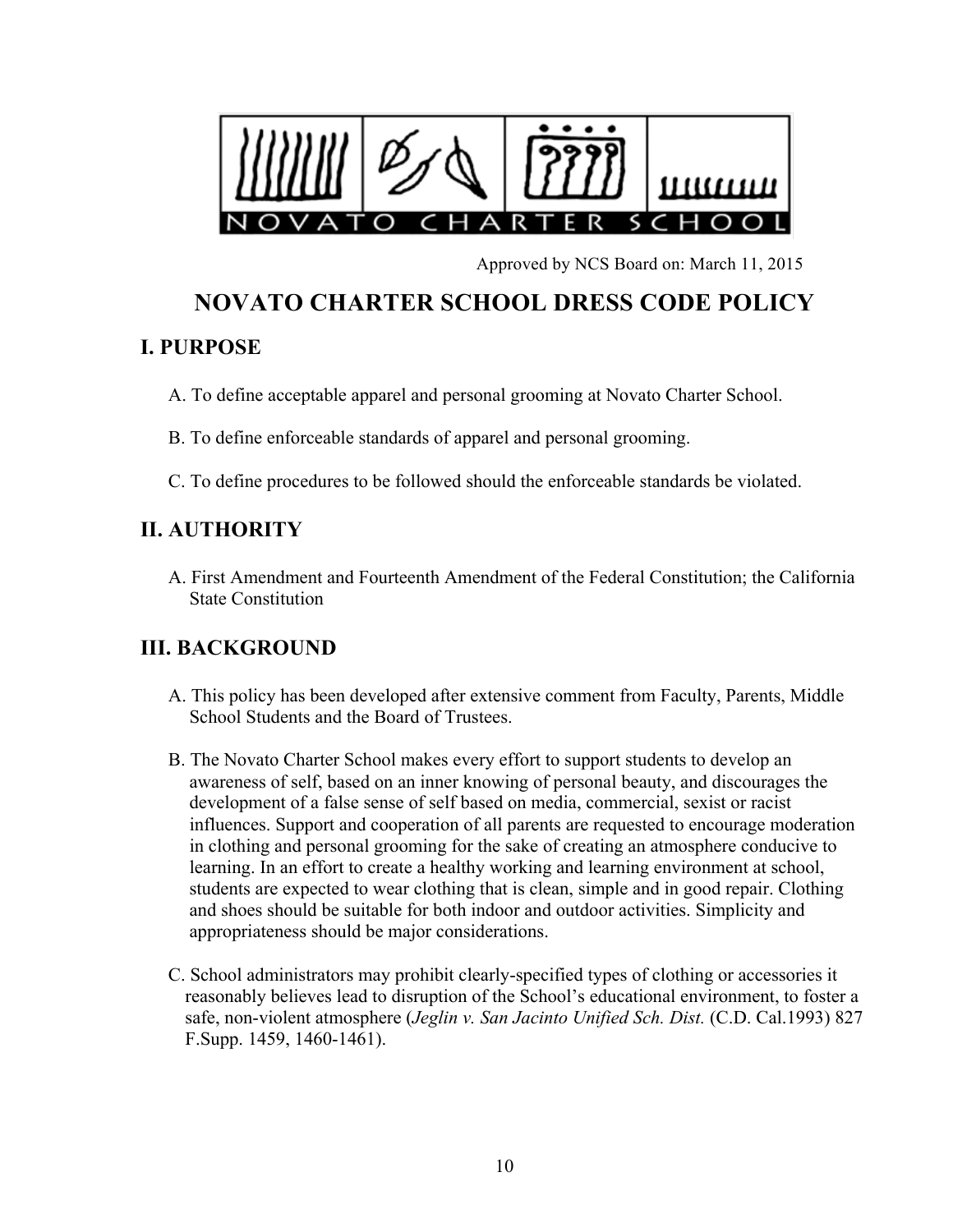

D. Public school students have free speech rights under the First Amendment of the Federal Constitution and also under the California Constitution. The Fourteenth Amendment of the Federal Constitution also provides the rights to liberty. These rights do not disappear once the student enters school grounds.

### **IV. DEFINITIONS**

A. **Media** means any of the following:

- References to television shows and characters.
- References to movie & video characters.
- References to popular consumer products.

### **V. POLICY**

### **Recommended Apparel:**

The Novato Charter School discourages the use of clothing with media advertisement, cartoon images or slogans, and commercial logos of any kind. The use of makeup, fingernail polish, hair dye, tattoos, and heavy jewelry is discouraged.

In an effort to create a productive working and learning environment at school, students are expected to wear clothing that is clean, simple and in good repair. Excessively loose (baggy) or tight clothing is not allowed.

Children need comfortable, practical, flat-soled shoes that are firmly attached to their feet. Shoes are to be free of lights and wheels. Toes and heels should be covered to allow the freedom to safely run, play and climb. Crocs, boots (Uggs, cowboy, etc.) and dress shoes, limit mobility and can be unsafe. 8th Graders are allowed to wear open-toed shoes, including flip-flops, provided they bring athletic footwear to school for daily movement.

Extreme hairstyles and dyed hair are strongly discouraged for all students, and are definitely inappropriate in grades K-6. Hair should not hang in the eyes: students should either tie hair back from the face or trim bangs accordingly.

### **The following are enforceable standards:**

A. Clothing and accessories (e.g., backpacks, lunch boxes) marked with references to drugs, alcohol, racism, sexism or violence are prohibited.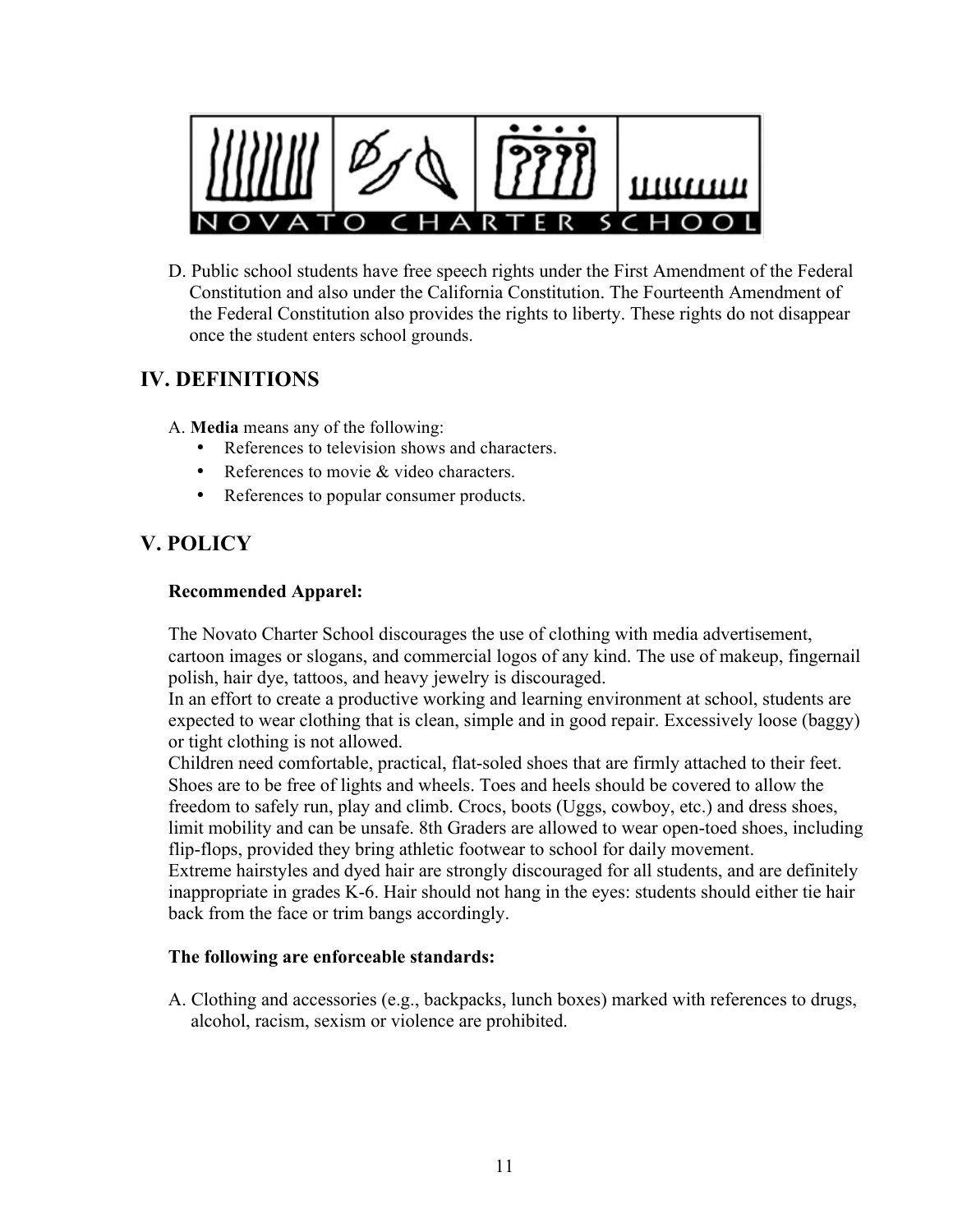

- B. Skirts/shorts/dresses should be a horizontal hand (student's own hand) above the knee or longer. Horizontal hand measurement applies to any outer garments worn regardless of tights or leggings underneath the skirt/shorts/dress.
- C. 5th through 8th Grade Students: Leggings, Jeggings, Yoga/Athletic pant wear can be worn as an under layer for modesty or warmth. The outer layer (skirt, shorts, sweater, dress, etc.) must come down to the longest finger when arms are straight down alongside the body. Students may remove the outer layer for Movement Class. Leggings must not be see- through.
- D. Strapless dresses, tube tops, low-cut tops, spaghetti straps that do or could expose cleavage, see-through tops without a modest camisole and midriff tops are considered to be improper school attire and are therefore prohibited. Undergarments should not be visible, straps included. Tank top straps shall be equal or wider in width than the combined width of the index and middle fingers of the student wearing the tank top. For the purposes of measurement, the fingers of either the right or left hand shall be placed over the tank top straps and if the two fingers fully cover any of the straps, then the tank top strap width shall be deemed too narrow. Attire that exposes undergarments, midriff and/or buttocks is prohibited.
- E. Excessive or extreme jewelry or accessories, e.g., dangling chains, spiked bracelets, large earrings are prohibited.

### **VI. PROCEDURE/ Enforcement**

- A. The Director and the class teachers shall monitor the dress standards at the Novato Charter School in accordance with the Dress Code Policy. The Director and class teachers may counsel students with reference to the Dress Code Policy.
- B. If a student is found to be in violation of the enforceable standards of this policy, the Director or teacher may take action in the following successive steps:
	- 1. Speak to a student privately suitable, alternative clothing may be provided by the school.
	- 2. Call a student's parents to provide a change of clothing.
	- 3. Issue a Behavior report.
	- 4. Meet with a student and his/her parents.
	- 5. Suspend a student.
- C. Should any questions of attire and personal grooming arise that are not addressed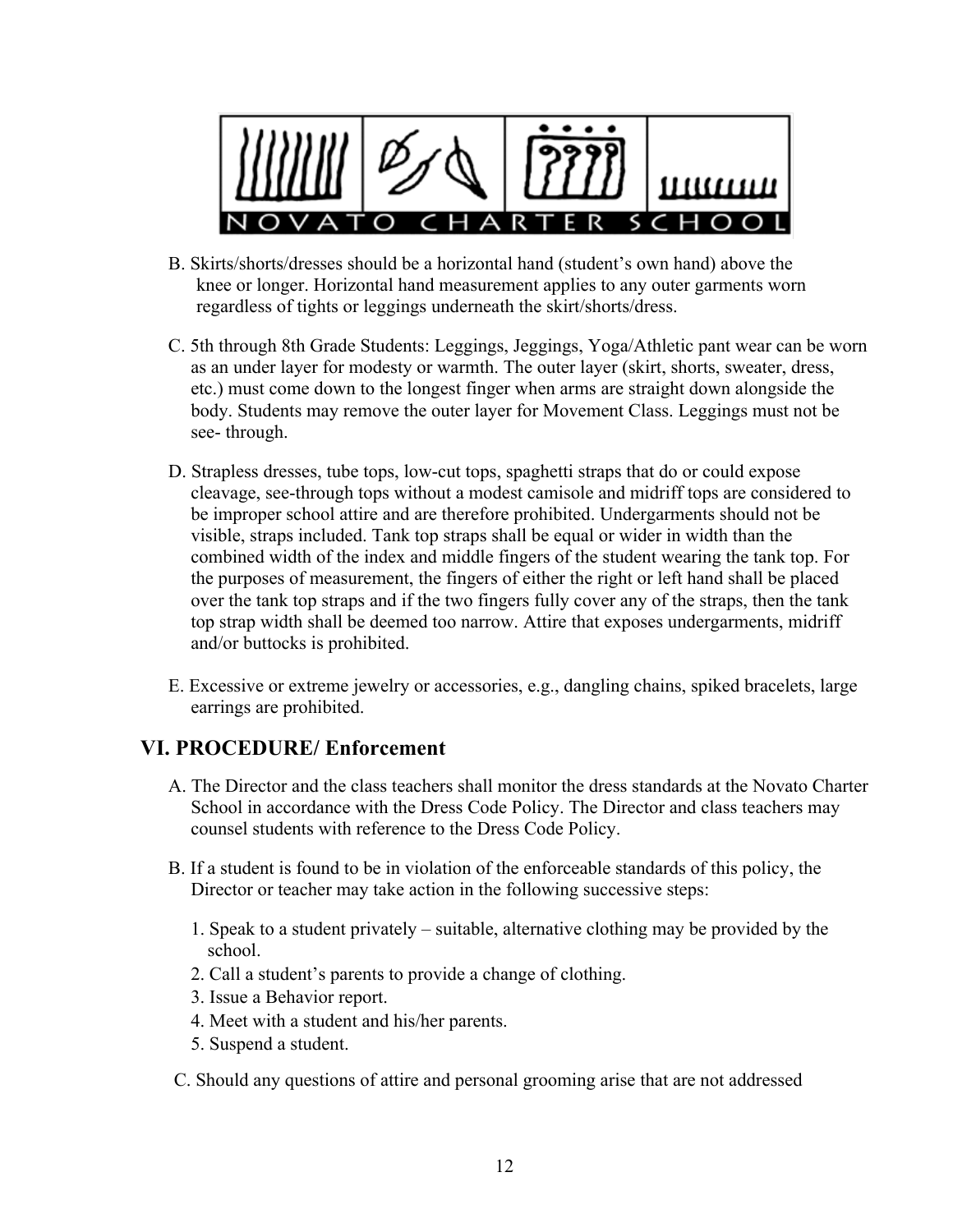

### **Restorative Discipline Guidelines**

Our goal at NCS is to create a positive learning environment and support healthy social interactions where students have the necessary skills to self-regulate their own behavior and learning. We use a restorative discipline approach that is aimed to build classroom communities that are supported by clear agreements, authentic communication, and specific tools to bring issues and conflicts forward in a helpful way. This provides specific pathways for students to take responsibility for their actions, repair harms, increase social and emotional skills, and come to agreement about setting things right.

The Student Behavior Report and Action Plan is for serious or repetitive behaviors.**\*** These reports result in a phone call home, accumulate per year, and become part of the student's permanent school record.



**\*** These actions are general guidelines. School may use discretion when using these restorative discipline guidelines.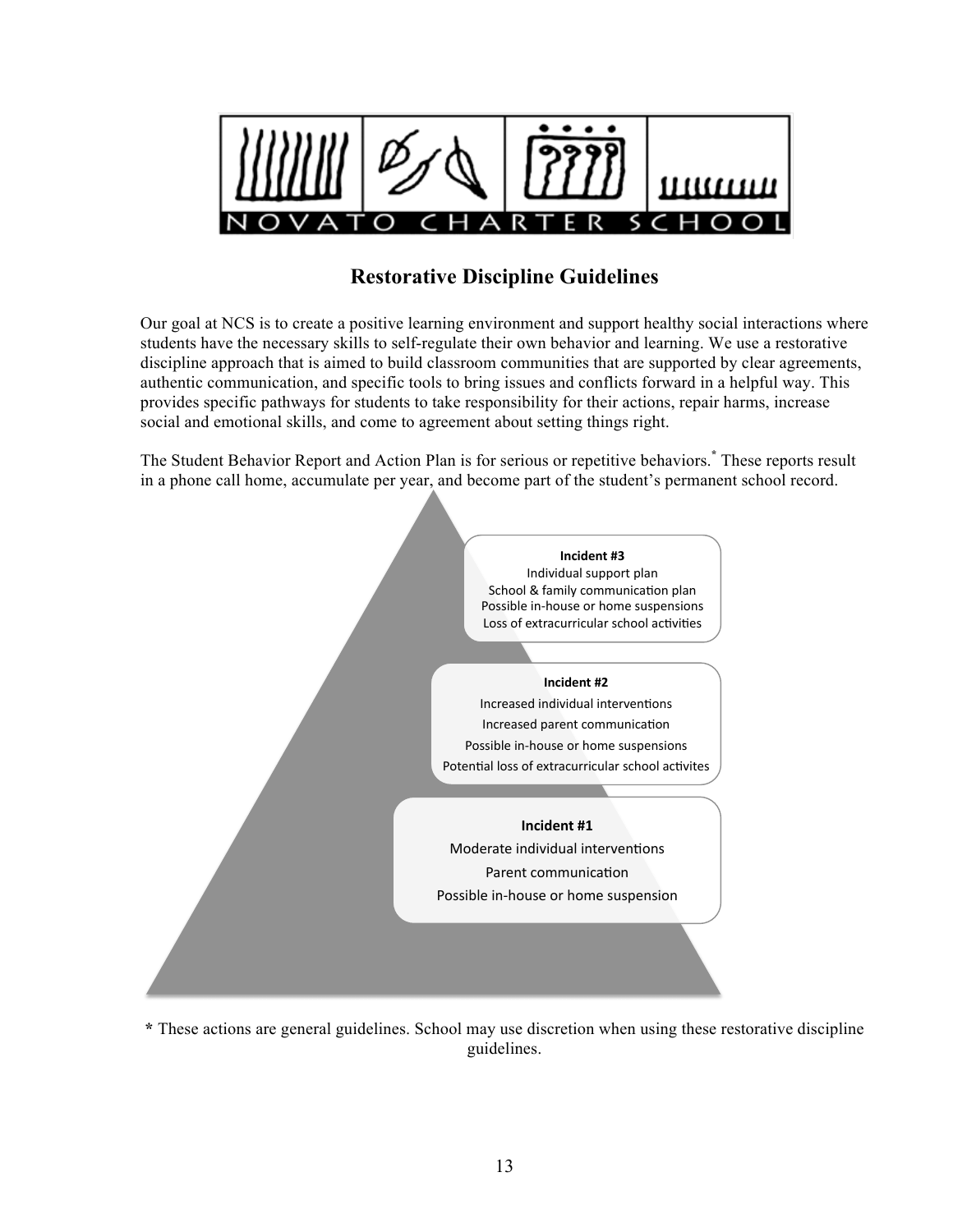# **Student Behavior Report**

**Report #\_\_\_\_\_\_\_\_\_\_**

**Student must return this completed form to the class teacher the following school day in order to be readmitted to class.**

| <b>Student Name</b> | Date |  |
|---------------------|------|--|
|                     |      |  |
|                     |      |  |

Teacher Grade Grade Grade Grade Grade Grade Grade Grade Grade Grade Grade Grade Grade Grade Grade Grade Grade Grade Grade Grade Grade Grade Grade Grade Grade Grade Grade Grade Grade Grade Grade Grade Grade Grade Grade Grad

The goal of this Student Behavior Report and Action Plan is to support each student in the following three areas:

- 1. **Accountability** to provide opportunities for students to be accountable to those they have harmed, and enable them to repair the harm they caused.
- 2. **Community safety** to help students learn to identify solutions that repair harm and keep the community and individuals safe.
- 3. **Interpersonal development**  to develop healthy social and emotional skills for individual and community benefit.

Teacher description of incident:

| Action taken:     |  |  |
|-------------------|--|--|
|                   |  |  |
|                   |  |  |
|                   |  |  |
|                   |  |  |
|                   |  |  |
|                   |  |  |
|                   |  |  |
| Teacher signature |  |  |
| Student signature |  |  |
|                   |  |  |
| Parent signature  |  |  |
|                   |  |  |
|                   |  |  |
|                   |  |  |

original: parents cc: office, teacher, rsp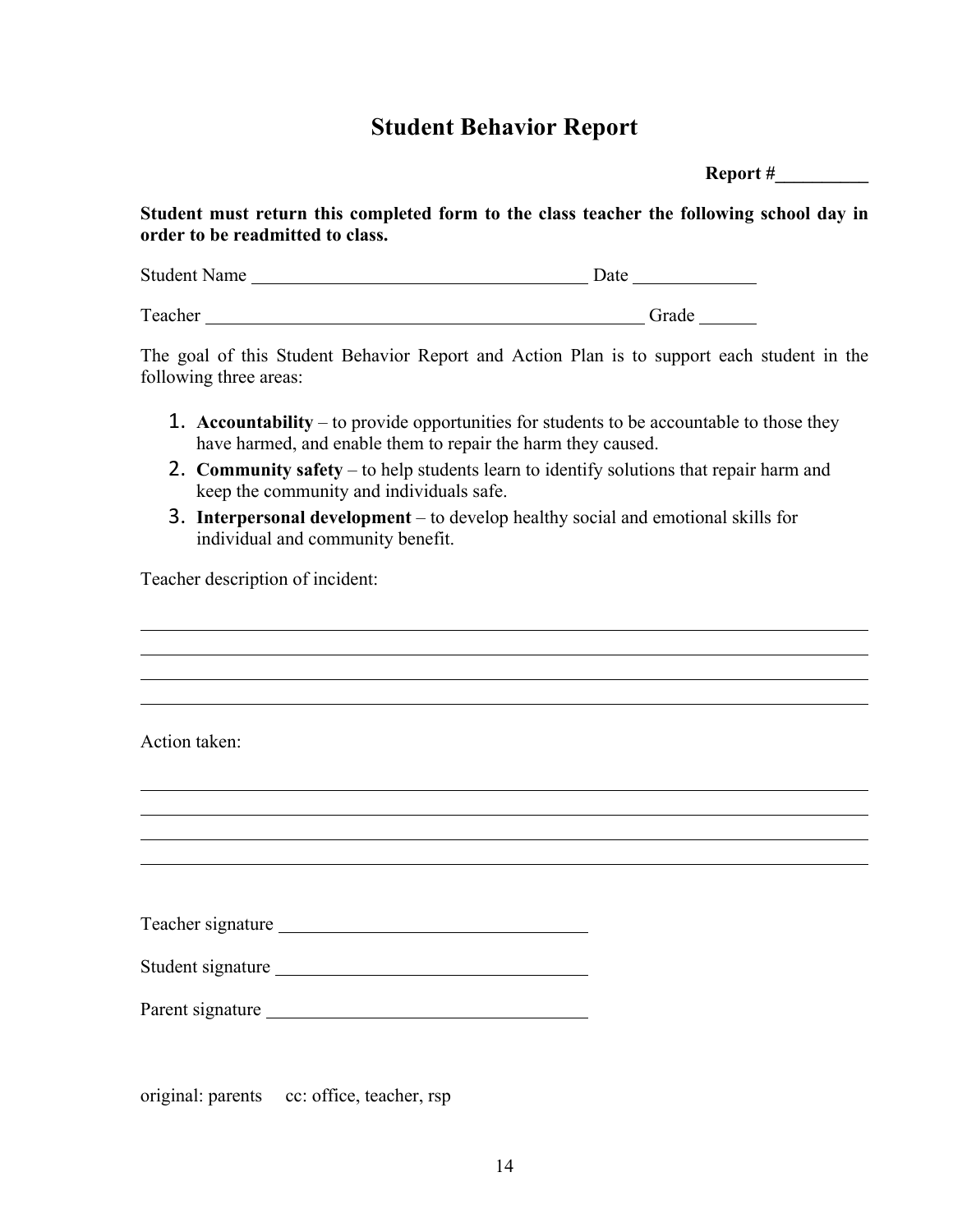# **ACTION PLAN For Kindergarten through 2nd Grade Students**

**Parents please have a discussion with your child using the following format**. This is a tool to help your child work with the conflict at hand. Parents may assist child to answer questions using complete sentences.

#### **Disapprove – Affirm – Discover – Do-Over (DADD)**

*1. The first D is for "Disapprove". Begin by expressing clear disapproval for the action. "It is hurtful to behave as you did." "We don't speak that way in our family/class." Speak with quiet directness. Mean it.*

Parents, please initial here

*2. A is for Affirm. We know that we are supposed to separate a child's actions from his/her whole being, but it's not always easy. To achieve this, disapproval needs to be followed up right away by an affirmation: "You hardly ever speak like that." "So often you say helpful things."*

Parents, please initial here

**3.** *Then D for Discover. Then the adult discovers what the subtle issues are. "What's going on?" "Something must be bothering you." This question must come at the right time to get an honest response.*

*4. Finally D for Do-over. When the issue is clarified, the adult can help the child to do over. "Let's work out a way to say what you need to say without being hurtful," or "You'll need to apologize for the words you used but then you can say what's bothering you." Most often for younger children this stage involves physically doing something to help remedy the situation.*

 $\mathcal{L} = \{ \mathcal{L} \mathcal{L} \mathcal{L} \mathcal{L} \mathcal{L} \mathcal{L} \mathcal{L} \mathcal{L} \mathcal{L} \mathcal{L} \mathcal{L} \mathcal{L} \mathcal{L} \mathcal{L} \mathcal{L} \mathcal{L} \mathcal{L} \mathcal{L} \mathcal{L} \mathcal{L} \mathcal{L} \mathcal{L} \mathcal{L} \mathcal{L} \mathcal{L} \mathcal{L} \mathcal{L} \mathcal{L} \mathcal{L} \mathcal{L} \mathcal{L} \mathcal{L} \mathcal{L} \mathcal{L} \mathcal{L} \$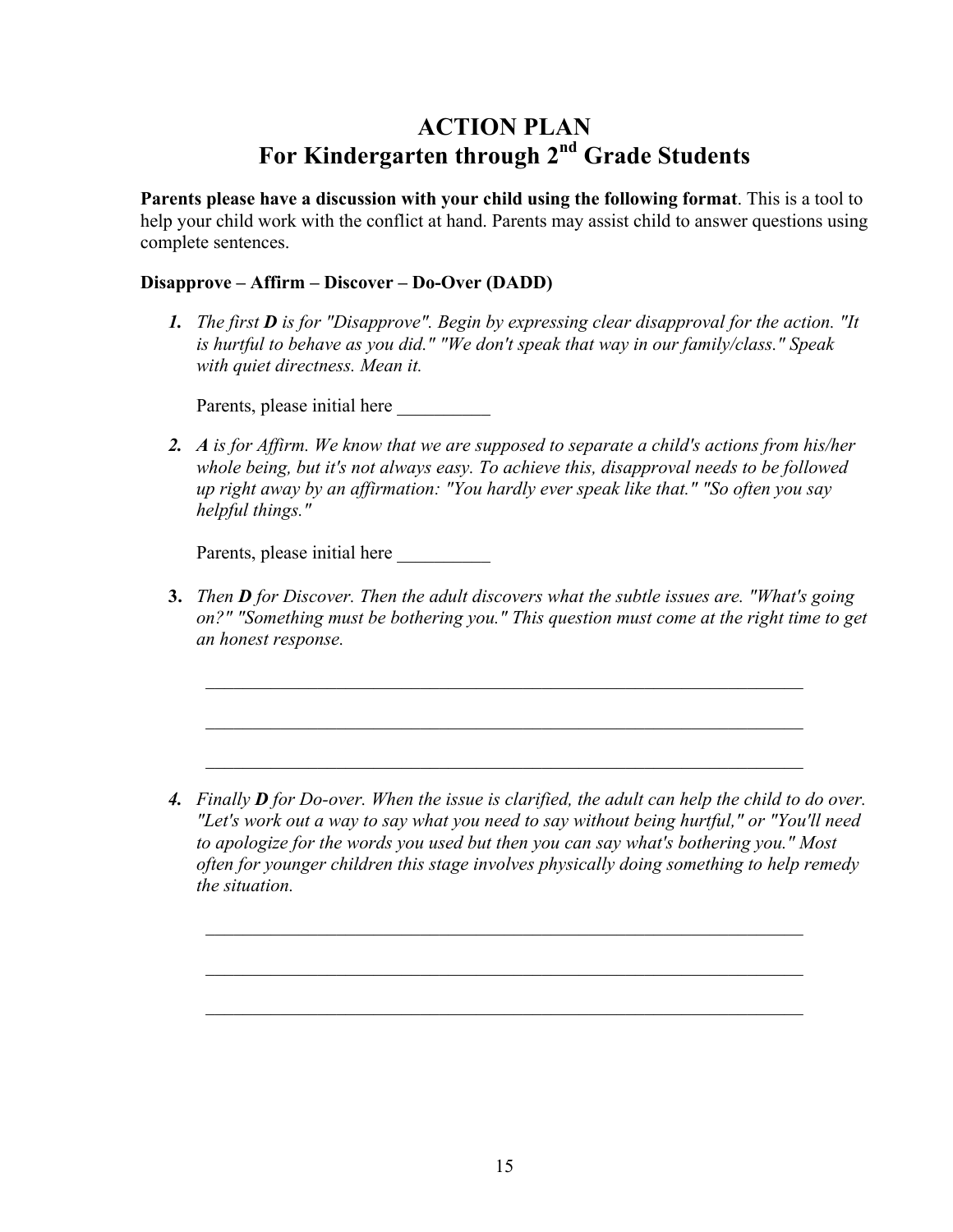# **ACTION PLAN For 3<sup>rd</sup> through 8<sup>th</sup> Grade Students**

**Restorative Dialogue – parents please use the questions below to open up a discussion with your student:** Dialogue leads to understanding and action to set things right and repair and restore relationships. Please discuss the following questions with your child. **\* Please have student write the answer to each question using complete sentences.**

**1.** What happened and what were you thinking at the time of the incident?

**2.** Who has been affected by what happened and how?

**3.** What about this has been hardest for you?

**4.** What is one thing you can take responsibility for? What is one thing you need help with?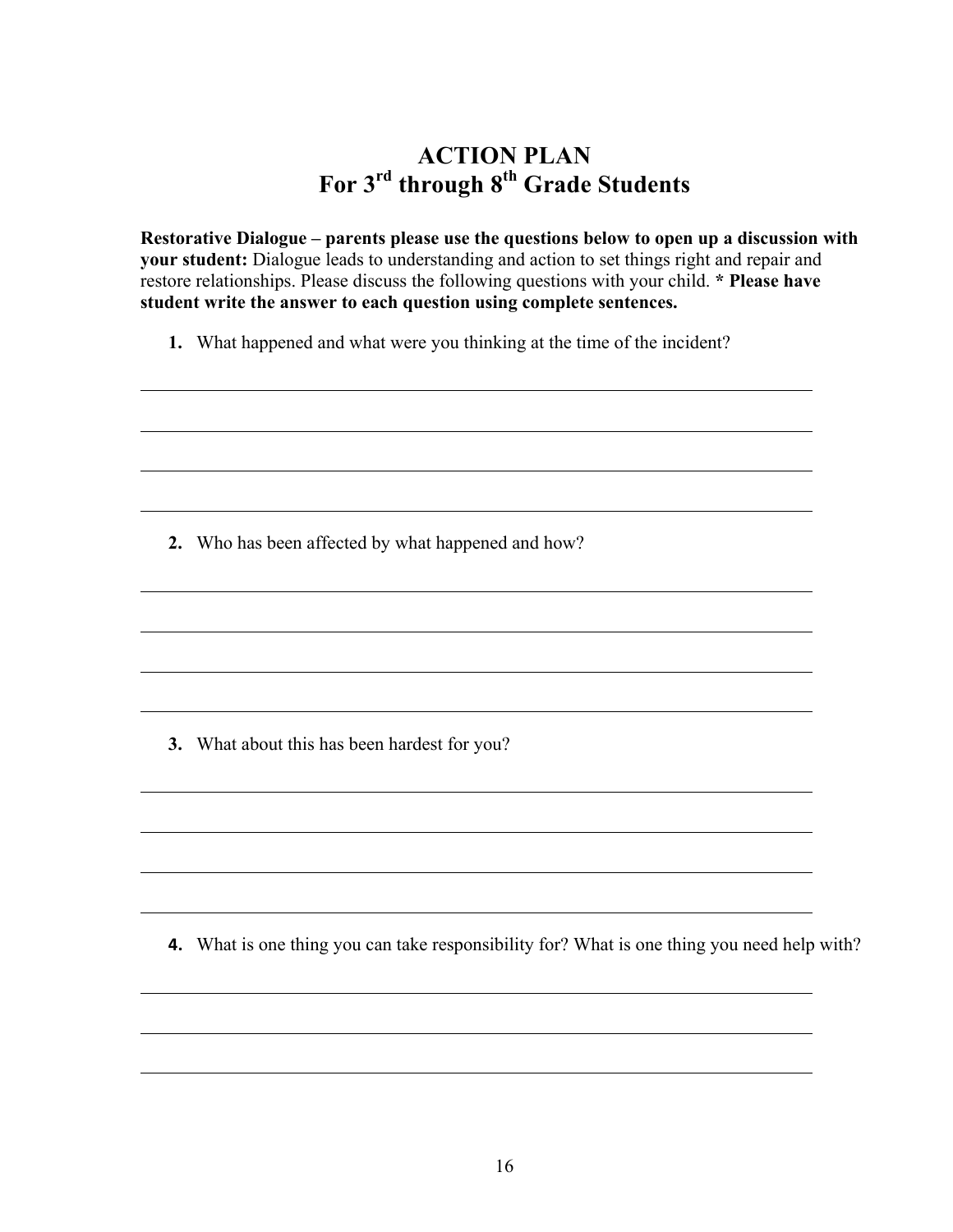

### **Notice to Parents**

Regular and timely communication between school and home is vital for student success. Report Cards are issued after each semester (January and June.) In between semesters, teachers periodically send home *Notice to Parents* to inform a family if a student has excessive absences, tardies, lower academic performance (in danger of not passing), or a behavior that is continuously interrupting their learning or the success of the classroom. This notice can come from the classroom teacher or a specialty teacher for any student. This communication is intended to provide you with information early in the term so that you may discuss this with your student, and develop a plan for corrective action, prior to the end of the grading terms. The following page is a blank *Notice to Parents* for your preview.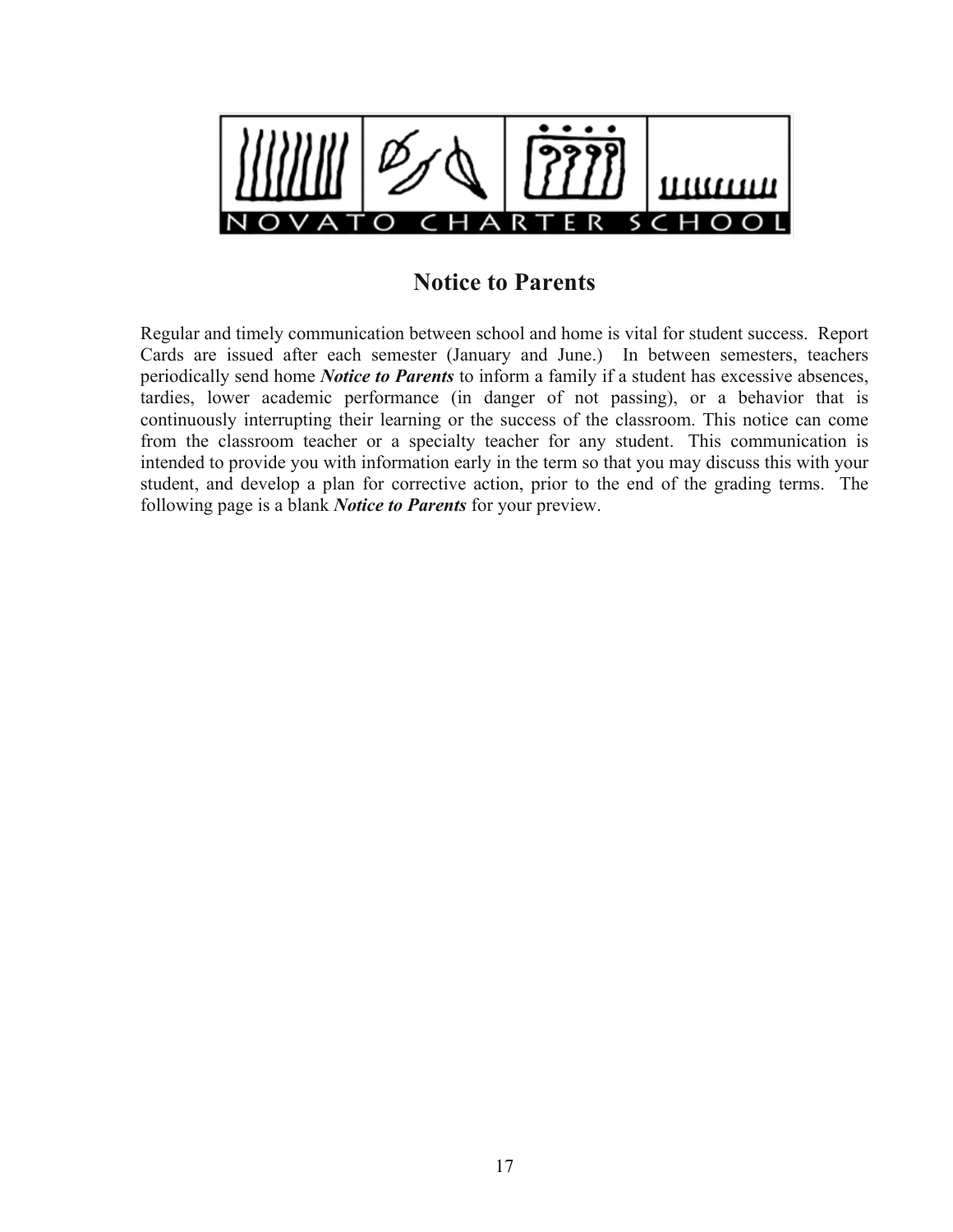| <b>NOVATO CHARTER SCHOOL</b> |
|------------------------------|
| Notice to Parents            |

| For Office Use Only |  |
|---------------------|--|
| Mailed              |  |
|                     |  |

| Student Name: | Grade:   |                                                   |
|---------------|----------|---------------------------------------------------|
| Teacher:      | Subject: | Current Grade in Subject:<br>(Middle School only) |

Dear Parent of Guardian:

*Presently, your child is not meeting classroom standards. The attitude, habit, or behavior listed below is interfering with your child's success in the classroom.*

| <b>BEHAVIOR</b>                                                                                                                                                                                                                | <b>ACHIEVEMENT</b>                                                                                                    |
|--------------------------------------------------------------------------------------------------------------------------------------------------------------------------------------------------------------------------------|-----------------------------------------------------------------------------------------------------------------------|
| $\Box$ Excessive talking                                                                                                                                                                                                       | Not mastering grade level work                                                                                        |
| □ Disrupts learning environment                                                                                                                                                                                                | Incomplete assignments                                                                                                |
| $\Box$ Inattentiveness                                                                                                                                                                                                         | Missing assignments                                                                                                   |
| Lack of effort                                                                                                                                                                                                                 | Poor test scores                                                                                                      |
| $\Box$ Coming to class unprepared                                                                                                                                                                                              | Poor performance on classwork                                                                                         |
| $\Box$ Unwilling to work cooperatively                                                                                                                                                                                         | <u> 1989 - Johann Barn, mars eta bainar eta industrial eta baina eta baina eta baina eta baina eta baina eta bain</u> |
| <b>ATTENDANCE</b>                                                                                                                                                                                                              |                                                                                                                       |
| $\Box$ Excessive tardies                                                                                                                                                                                                       |                                                                                                                       |
| Excessive absences                                                                                                                                                                                                             |                                                                                                                       |
|                                                                                                                                                                                                                                |                                                                                                                       |
|                                                                                                                                                                                                                                |                                                                                                                       |
|                                                                                                                                                                                                                                |                                                                                                                       |
| $\Box$ Please contact teacher to confirm receipt of this notice. $\Box$ by phone $\Box$ by email                                                                                                                               |                                                                                                                       |
| $\Box$ Please contact teacher to schedule a conference. $\Box$ by phone $\Box$ by email                                                                                                                                        |                                                                                                                       |
| $\Box$ Please discuss this with your child.                                                                                                                                                                                    |                                                                                                                       |
| Teacher contact: Leading and the contract of the contract of the contract of the contract of the contract of the contract of the contract of the contract of the contract of the contract of the contract of the contract of t |                                                                                                                       |
|                                                                                                                                                                                                                                |                                                                                                                       |
|                                                                                                                                                                                                                                | Date:                                                                                                                 |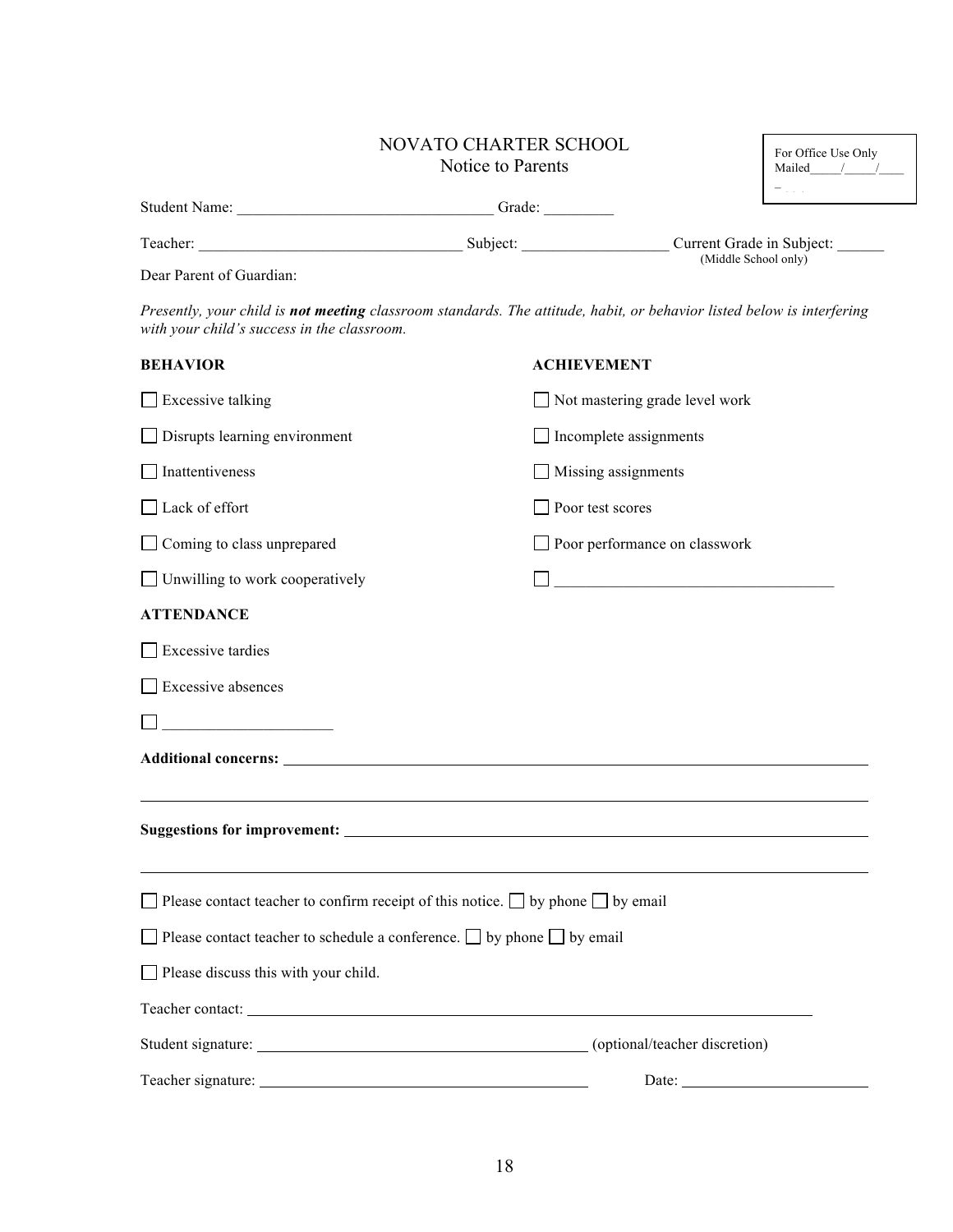

### **Middle School Homework Guidelines, Late Homework Policy, and A.C.T.**

Generally, homework is geared toward practice and mastery, such as reading, practice problems reinforcing math concepts, music instrument practice, and review and study of block material. These are areas where repetition is valuable in developing mastery and comprehension. Homework is often not an ideal setting for learning new material or applying very new concepts and we strive to do this during school hours. We dedicate extensive time at school to start and often complete assignments, and try to limit homework to allow for a student to have outside of school activities.

In middle school, the target is for approximately 60-90 minutes of regular homework five days a week. This will be toward the lower end of the range in  $6<sup>th</sup>$  grade and toward the higher end by 8<sup>th</sup> grade. Sometimes during the year there will be projects, reports, and performances, and homework may become less predictable and dependent on the time management of the student, however teachers will try to adjust the regular homework load to accommodate these fluctuations. Teachers will conduct homework studies during the year where students will explicitly track all homework minutes to see how they are doing in general on meeting the homework targets.

Math is not covered or assigned on Fridays in  $6<sup>th</sup>$  and  $7<sup>th</sup>$  grades, and teachers try whenever possible to not assign new homework on Friday, but it is possible that there is some homework over the weekend that involves reading, studying, and/or catch up work from the week. Here is an estimated breakdown of daily homework:

Monday thru Friday in  $7<sup>th</sup>$  and  $8<sup>th</sup>$  grade, Monday thru Thursday  $6<sup>th</sup>$  grade 20 minutes of Main Lesson (focused on studying, completion of work from class) 20 minutes of Math Practice  $(8<sup>th</sup>$  Grade Algebra 30 minutes) 15 minutes of specialty class homework (usually Music and Spanish) 15 minutes of Language Arts Practice (reading, vocabulary, writing)

Obviously there will be variation based on the student, and some students will require more or less than the target. Another variable is the amount of work that the student completes during work time made available at school. Another factor is the individual pace of the student. If your student is spending much more than is expected on a regular basis, that is a sign that the teacher, parent, and student should meet together to develop a plan to bring the student back in line with expected time for homework.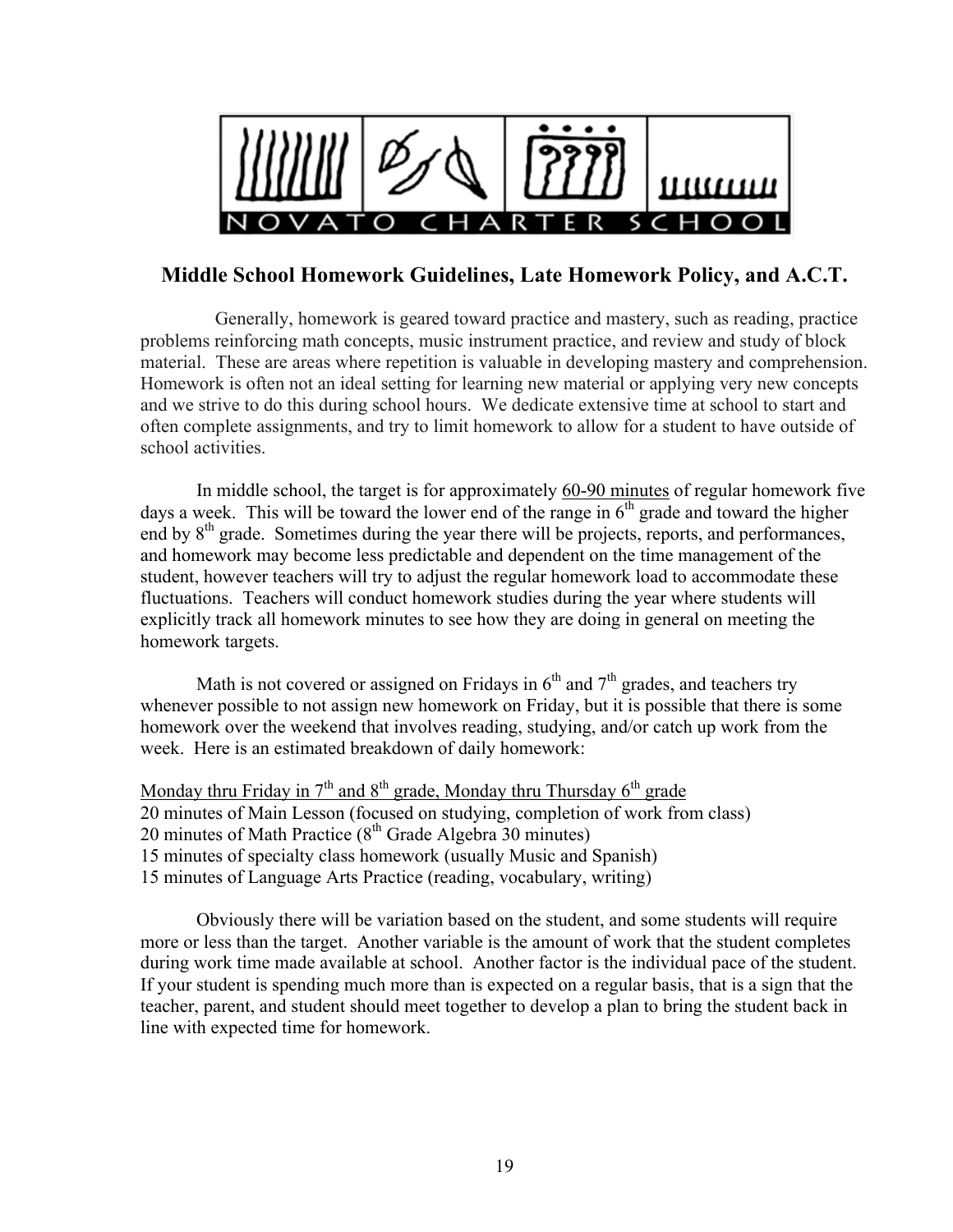

If on a particular evening a student is spending excessive time for current homework (make-up work excluded), a parent may send a homework log (below) to the teacher logging the amount of homework completed by subject that evening and request an extension. The homework log is located below and may be on the class teacher's website. Should this become a repeated occurrence, **the teacher may refer the student to after school Homework Club for additional support with homework completion.**

**Missing or Late Homework.** It is the middle school student's responsibility to turn in homework at the very start of the day when it is due. Homework not turned in at the very start of the day is considered late, unless the teacher makes an exception. Late homework will not receive full credit, and the grade is typically lowered by a full grade each day the assignment is late. Homework over two weeks late will receive zero credit. Should this become a repeated occurrence, **the teacher may refer the student to Homework Club for additional support with homework completion.**

**Missed homework due to absences.** Students who are absent due to illness or shadowing high schools still must make up assigned homework on a timely basis. In the case of shadowing, the student is expected to make arrangements ahead of time to make up the homework that same day. If a student misses school due to illness, the student has one week to make up the homework assignment for full credit. After one week, only 50% credit is available for the assignment. If a student repeatedly turns in homework assignments late or has frequent absences, **the teacher will refer the student to after school Homework Club for additional support with homework completion.**

**Missed tests due to absences, and A.C.T.** If a student is absent when a test is given, they will be required to attend After Class Time, or A.C.T., to make up the test. ACT will be a quiet and productive setting that is closely supervised by a middle school teacher to ensure test integrity. ACT also ensures that a student does not miss additional instructional time to make up a test during the school day. Parents will be notified via e-mail when a student is assigned ACT to make up a test. As soon as a student has finished their test, they can be excused from ACT. ACT will take place on Thursdays from 1:05 to 2PM, and is mandatory when assigned. It is recommended that personal appointments or other after school commitments be avoided until after 2PM on Thursday.

**Monitoring homework completion and grades.** Homework and graded assignments are entered directly by NCS teachers on the *NUSD Aeries System*, which is accessible to parents and students by setting up an *Aeries Homelink™* account. Teachers will not notify parents or students of missing work on a regular or ongoing basis, unless the student is in danger of not passing a class (in which case a "Notice to Parents" report will be sent home). It is the students and parents option to monitor the records for their student online.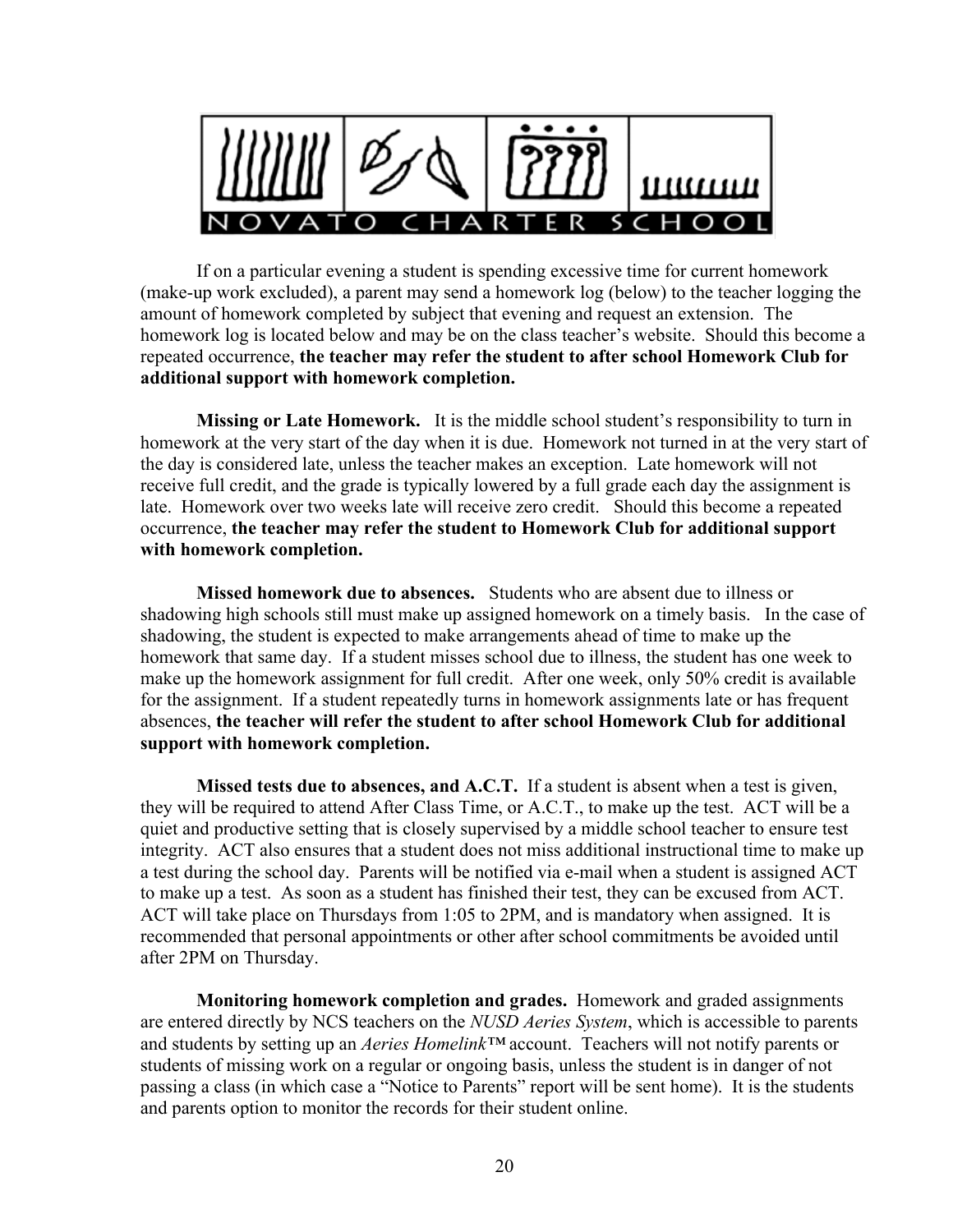

### **Daily Homework Log**

**Name: \_\_\_\_\_\_\_\_\_\_\_\_\_\_\_\_\_\_\_\_ Date: \_\_\_\_\_\_\_\_\_\_\_\_\_\_\_\_\_\_\_ Area: Assignment/Description of Activity Start Time (HH:MM) Stop Time (HH:MM) Total Time (MIN)** Main Lesson Main Lesson Main Lesson Math Spanish Music Language Arts Other (specify) **TOTAL (MIN):**

**Instructions:** Record your homework by assignment/activity. Total your time for the day in minutes.

| <b>Parent Signature</b> |  | (required) |  |
|-------------------------|--|------------|--|
|-------------------------|--|------------|--|

Explanation of excessive homework: \_\_\_\_\_\_\_\_\_\_\_\_\_\_\_\_\_\_\_\_\_\_\_\_\_\_\_\_\_\_\_\_\_\_\_\_\_\_\_\_\_\_\_\_

 $\mathcal{L}_\text{max}$  , and the contribution of the contribution of the contribution of the contribution of the contribution of the contribution of the contribution of the contribution of the contribution of the contribution of t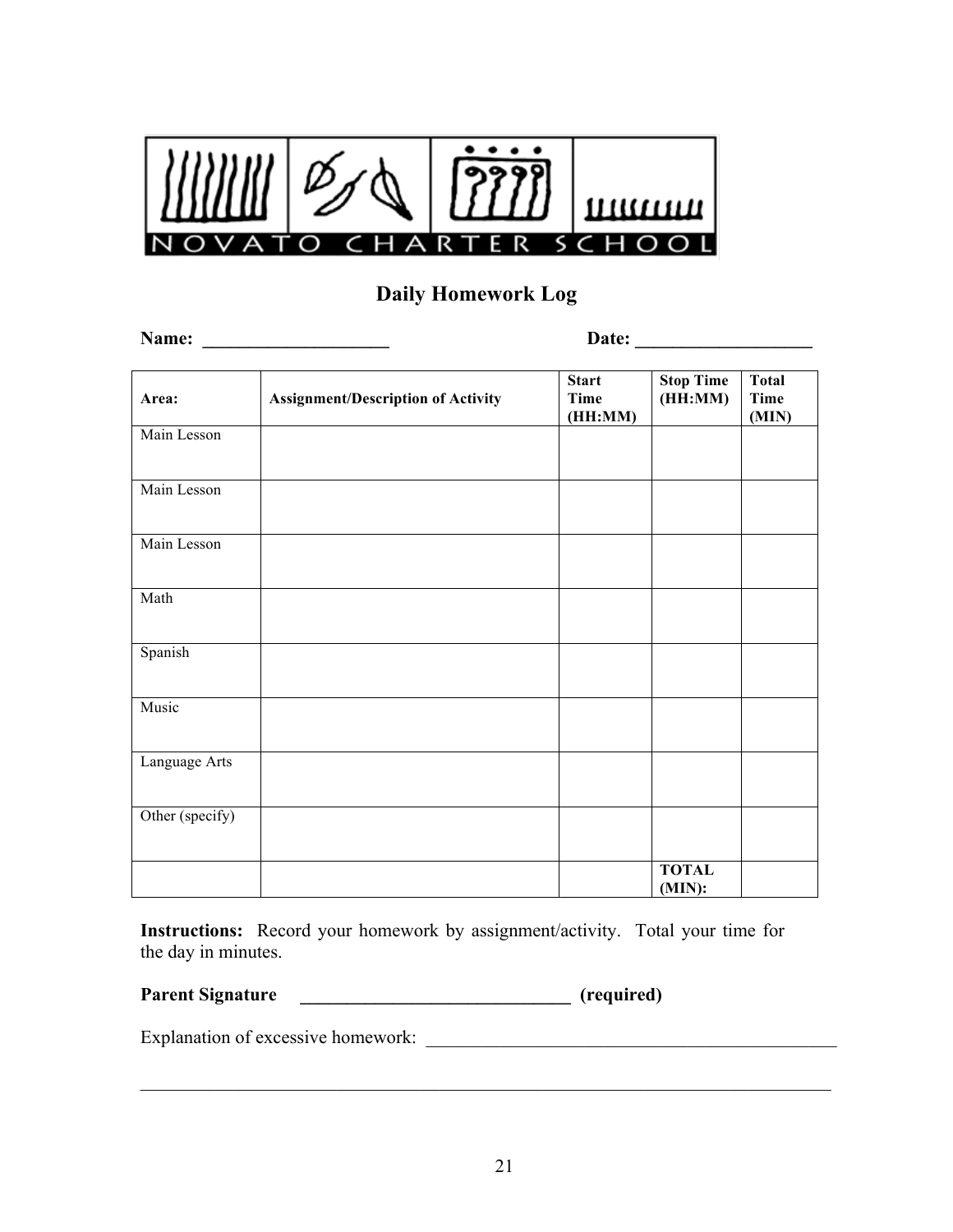

# **Shadowing High Schools**

Most high schools provide an opportunity for 8th Grade students to "shadow" for one academic day. The practice of "shadowing" means the 8th grader attends the high school for a school day by joining an assigned high school student as they attend their regularly scheduled classes. This allows 8th Grade students the opportunity to learn more about the high school and discern their interest. Most shadowing takes place in 8th grade from September through early December. On occasion students will shadow in 7th grade. If a 7th grader shadows a particular school they will not be granted an excused absence for shadowing that same school in 8th grade. In general, NCS recommends that students wait until their 8th grade year to begin the shadowing process.

While shadowing is beneficial to help students determine next steps for high school, it can negatively affect their acquisition and performance with the 8th grade curriculum. Students will be expected to inform teachers of the upcoming absence due to shadowing and to preview what instruction they will miss and ascertain how to complete the work for that day.

Students will be responsible for turning in their schoolwork on the day they return from the shadow day and are not given additional time as they are when absent due to an illness.

When a school is under serious consideration by a student, NCS fully supports shadowing. To avoid unnecessary shadow days, NCS encourages parents and students to attend open houses offered in the evening or weekends prior to shadowing to carefully determine whether a shadow day is needed. Shadowing can negatively impact a student's access to instruction and even academic performance, and presents challenges for both students and teachers to plan for the missed instructional time. When anticipating upcoming shadow days, students (with support from their parents) must adhere to the following steps.

- 1. Email both the teacher and Office Manager with the scheduled shadowing date at least 2 weeks in advance.
- 2. An NUSD Shadowing Form, obtained at the NCS office (or teacher website) before the visit, must be signed by the teacher or administrator at the High School visited on the date of the visit. This form must then be returned to the NCS office for the absence to be excused the next school day.
- 3. The student is responsible for ensuring that his/her absence will not adversely affect his/her schoolwork, and current assignments must be submitted upon return for full credit in most cases.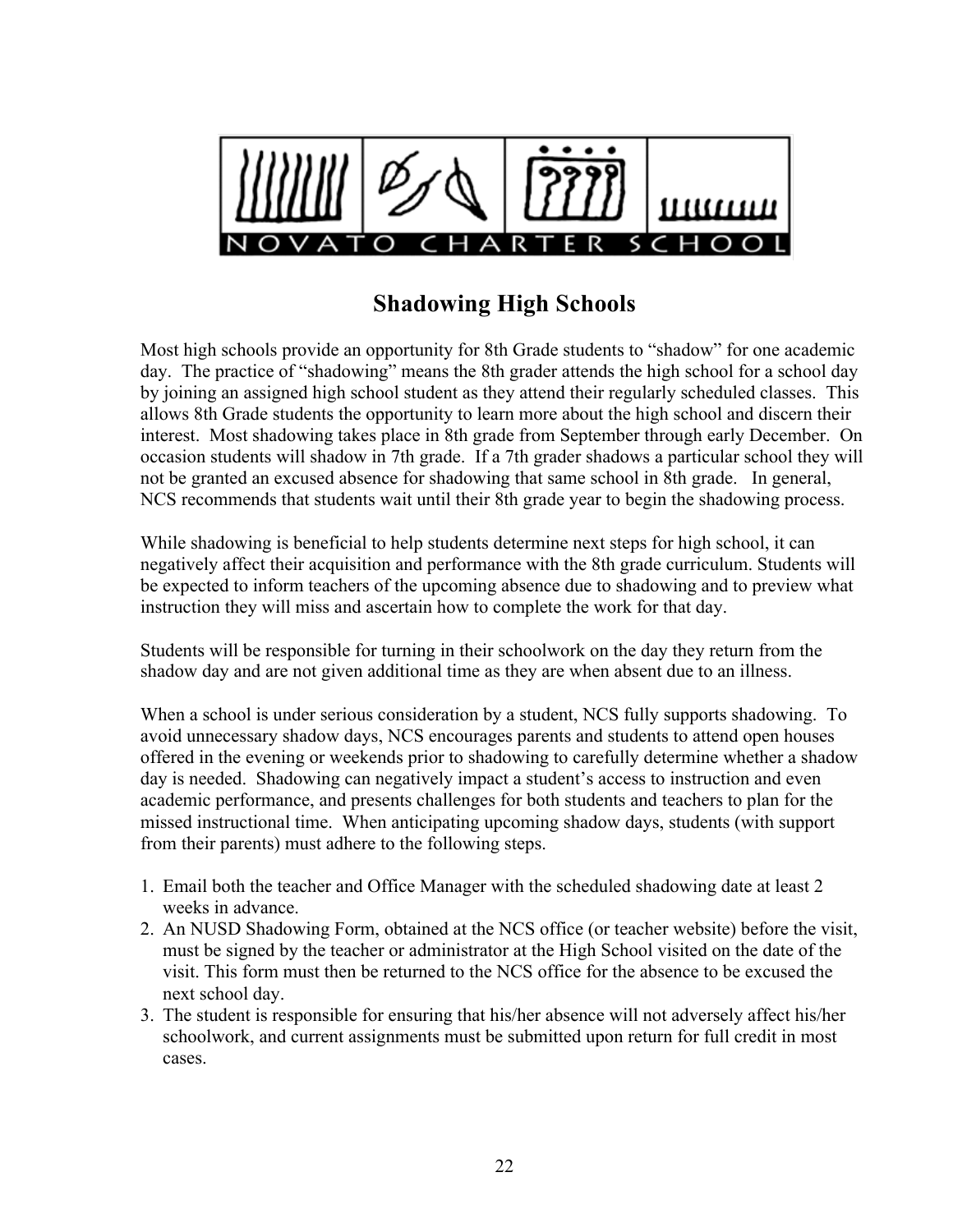# **SHADOW FORM INSTRUCTIONS**

- Form must be signed by student and parent and approved by the principal/designee of student's school of residence prior to shadowing
- The student must bring the form to the school they are shadowing and present it when checking in
- The principal/designee of the shadowing school must sign the form verifying the student's participation in shadowing that day
- It's the student's responsibility to bring the completed form to the attendance office the following day to clear the absence (keep with attendance/absence records)
- The attendance code for a shadow day is F (field trip)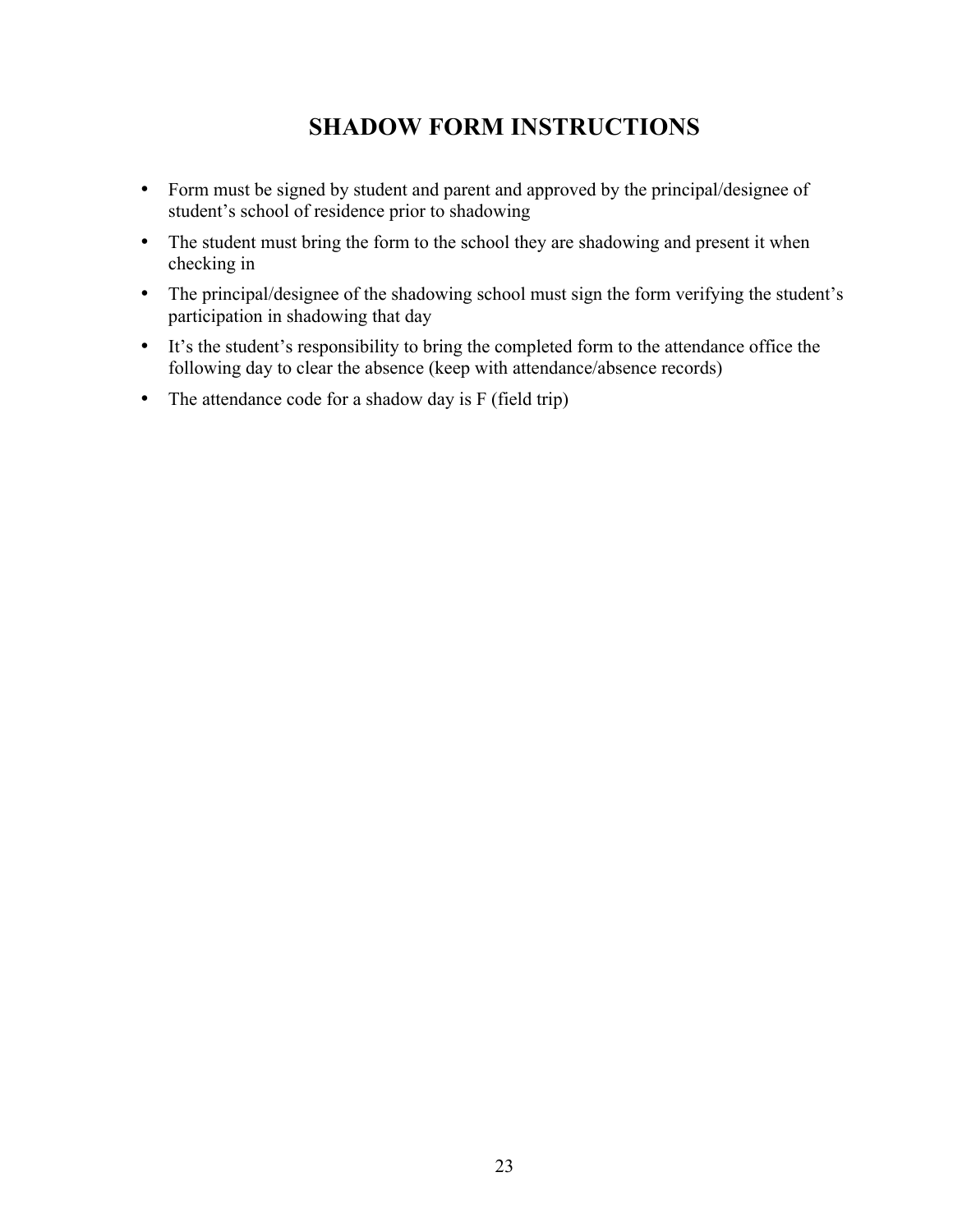### N OVATO U NIFIED S CHOOL D ISTRICT REQUEST/PERMISSION TO SHADOW  $\blacksquare$ & ATTENDANCE VERIFICATION

#### **STUDENT: RETURN THIS FORM TO YOUR SCHOOL'S ATTENDANCE OFFICE, FAILURE TO DO SO MAY RESULT IN AN UNEXCUSED ABSENCE**

#### **PLEASE PRINT CLEARLY 4**

**SECTION A: REQUEST / PERMISSION (completed by student, parent and school of attendance)**

| <b>SECTION B: ATTENDANCE VERIFICATION (completed by school shadowed)</b> |  |  |
|--------------------------------------------------------------------------|--|--|
|                                                                          |  |  |
|                                                                          |  |  |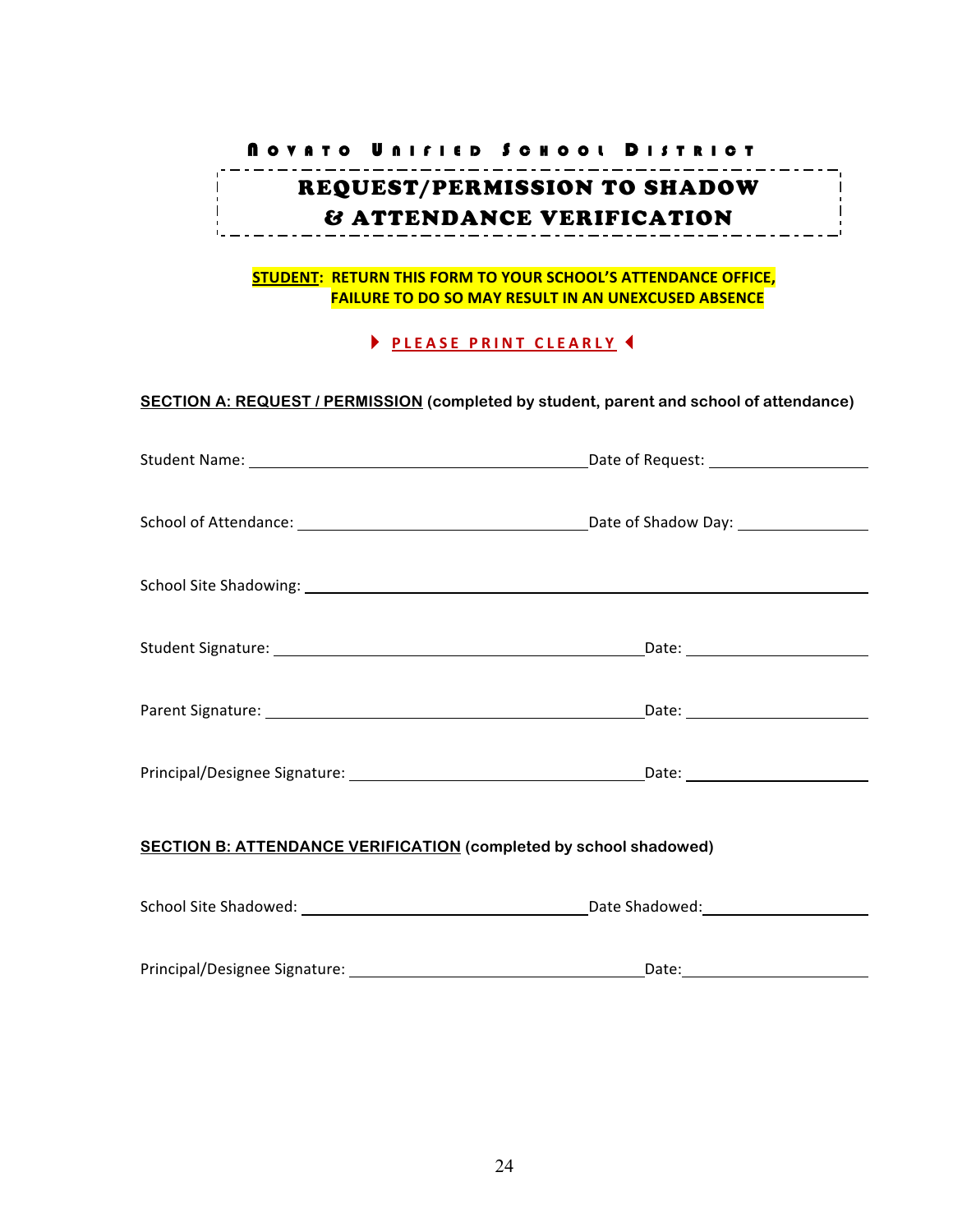

# **High School Application Process and Instruction**

| Dear 8th Grade Parents and Students:                 |                                                                                                           |
|------------------------------------------------------|-----------------------------------------------------------------------------------------------------------|
| If your child is applying to any private high school | The final date to request recommendations and                                                             |
| or to a school-within-a-school program (MSA or       | transcripts from Novato Charter School                                                                    |
| STEM), let us know by December 1st. These            | teachers/Staff/Office is December 1st. Most high                                                          |
| schools ask for input from Novato Charter: teacher   | schools require our input by mid-January, and we                                                          |
| recommendations, transcripts, discipline,            | need time to write recommendations and                                                                    |
| attendance data and/or test scores. We need to have  | prepare packets before their deadline.                                                                    |
| a release of confidentially form from you before we  |                                                                                                           |
| release this data.                                   |                                                                                                           |
| <b>Office Processing Fee (Per Application)</b>       | We request a \$35 fee to cover staff time, clerical                                                       |
|                                                      | supplies, and postage. Please make checks out to:                                                         |
|                                                      | NOVATO CHARTER SCHOOL. If the fee                                                                         |
|                                                      | presents a hardship, you may request a waiver.                                                            |
| <b>Forms Provided to</b>                             | Your student needs to provide a "brag sheet" to                                                           |
| <b>Novato Charter by Parents</b>                     | each teacher who agrees to write a                                                                        |
|                                                      | recommendation.                                                                                           |
|                                                      | Check each high school's website. Some schools                                                            |
|                                                      | (Marin Academy, Sonoma Academy, St Vincent's)                                                             |
|                                                      | provide Transcript Request forms that must be                                                             |
|                                                      | signed by a parent and submitted to their student's<br>middle school.                                     |
|                                                      |                                                                                                           |
|                                                      | Some schools (Branson, Marin Catholic, The Marin                                                          |
|                                                      | School) have online processes set up, and they will<br>ask parents to submit email addresses for teachers |
|                                                      | and/or a counselor/administrator. For the                                                                 |
|                                                      | counselor/administrator's email address, please use                                                       |
|                                                      | jhealy@nusd.org. If you don't know a teacher's                                                            |
|                                                      | email address, Jill Healy can provide that                                                                |
|                                                      | information to you.                                                                                       |
| <b>Turn in Fee and Forms</b>                         | Drop off the fee and signed forms to Jill Healy in                                                        |
|                                                      | the front office on or before December 1st.                                                               |
| <b>Forms Provided to High Schools by Novato</b>      | Some or all of the following:                                                                             |
| <b>Charter</b>                                       | teacher/counselor/administrator recommendations,                                                          |
|                                                      | transcripts, attendance data, discipline records, test                                                    |
|                                                      | scores. We are not able to accommodate requests                                                           |
|                                                      | made after December 1st.                                                                                  |

*If you have any questions, please email Jill Healy (jhealy@nusd.org).*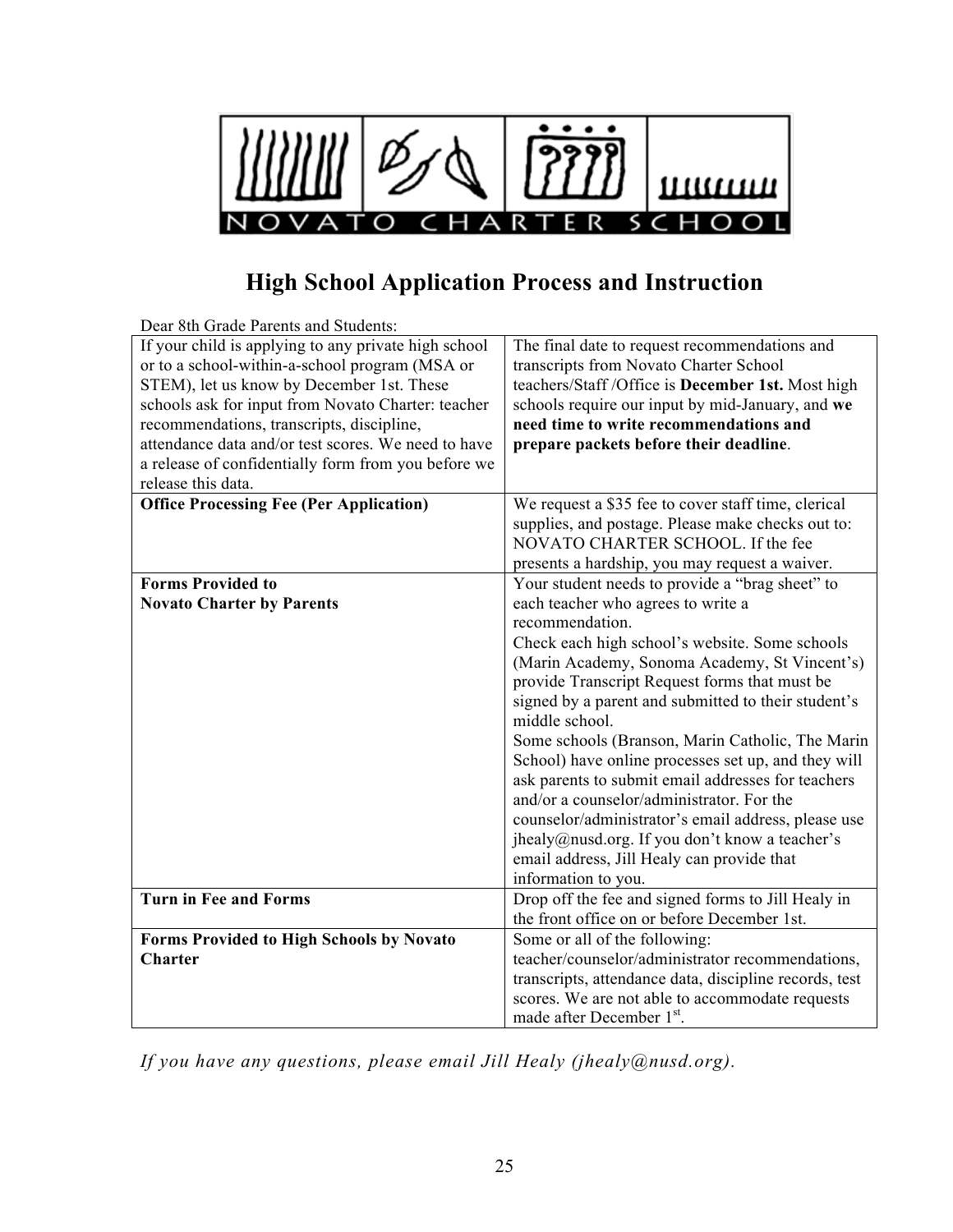

# **High School Recommendation Request Form**

Your Name:  $\Box$ 

**Need a letter of recommendation for high school?** 

Complete and return this form no later than December  $1<sup>st</sup>$  to the office.

1. **Write a "brag sheet" about yourself.** Your brag sheet should contain any or all of the following: your positive personal qualities, your favorite subjects (and why), your hobbies, your interests, your activities (sports, clubs, youth groups), your accomplishments, your talents, any hardships or challenges you have overcome, any awards you have received, any leadership roles, any work experience, and any volunteer experience.

2. Make copies of the brag sheet. Keep one for yourself, provide one to each teacher who you ask for a recommendation, and give one to Jill Healy.

#### 3. List the private high schools and/or school programs that you are applying to:

| Write name of school here | Write name of school here |
|---------------------------|---------------------------|
| Write name of school here | Write name of school here |
| Write name of school here | Write name of school here |

4. Visit each teacher who you would like to write a recommendation **on or before December 1st**. Politely ask the teacher whether he/she will write a recommendation for you. If he/she says yes, give them a copy of your brag sheet. **Fill in their name below and ask the teacher to sign by their name. Write the name of the school/program that the teacher will write a recommendation for.**

| Name of teacher/ other | Signature of Teacher | School/Program/Subject |
|------------------------|----------------------|------------------------|
| Name of teacher/ other | Signature of Teacher | School/Program/Subject |
| Name of teacher/ other | Signature of Teacher | School/Program/Subject |

5. For every school/program you're applying to, check their website for forms that you need to submit to Novato Charter School (for example: Transcript Releases). Many schools/programs require transcripts, grades, attendance, discipline, and test scores.

**Your parent must sign here to authorize release of this data:**

| Signature of Parent | Signature of Student |
|---------------------|----------------------|
|                     |                      |

6. Novato Charter School requests a \$35 fee to cover staff time and office supplies. Please make checks payable to "Novato Charter School"**. Please deliver the payment, any forms you need to submit to Novato Charter, a copy of your brag sheet, and a copy of this completed signed NCS High School Request form on or before December 1st to Jill in the office.**

*If you have any questions, contact Jill Healy in the office: jhealy@nusd.org or (415) 883-4254*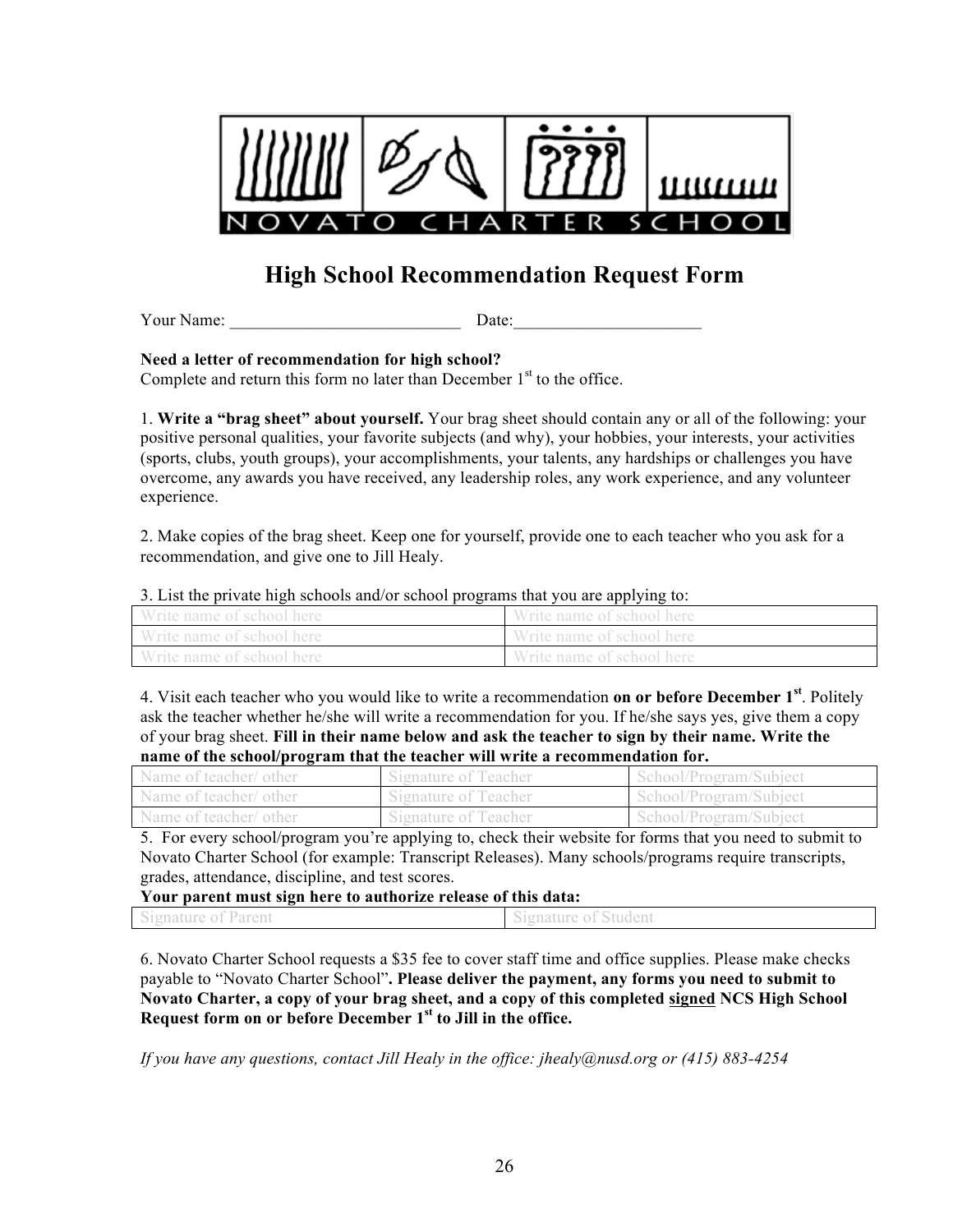

### **Guidelines for a Middle School Student Proposal**

Dear Middle School Student,

As a school we are committed to utilizing Direct Communication with each other. This means that when we have a request, concern or question we direct it to the person most closely associated with the topic. For the most part this means that when a topic arises you will direct your inquiry to your class teacher. At times you may want your topic considered by a larger audience or the topic might be relevant to a larger decision making group i.e. the Middle School Team. When this is the case you may submit your proposal, request or topic of consideration to the MS Teaching Team. Below we have outlined the format for submitting your proposal. The Middle School Team is comprised of the MS Teaching Faculty and Ms. Lloyd. We generally meet on Monday afternoons and are usually able to review requests **submitted by the Friday before the Monday meeting**. If we have a full agenda we will notify you that your proposal will be reviewed the following Monday. For consideration your proposal must meet the following criteria:

- o *Final Draft quality*
	- o Neat (typed or handwritten)
	- o Contains a date, opening and closing
	- o Contains the name of submitter
- o Clearly state the request and supporting ideas in a respectful manner.

You may chose to utilize a memo format as follows:

**To: From: Date: Subject: Opening Summary**

#### **Conclusion**

A Middle School Team member will follow up with you regarding your proposal within a week after the Monday it was considered.

Please feel free to ask any MS Team member for clarification.

Warm Regards,

MS Team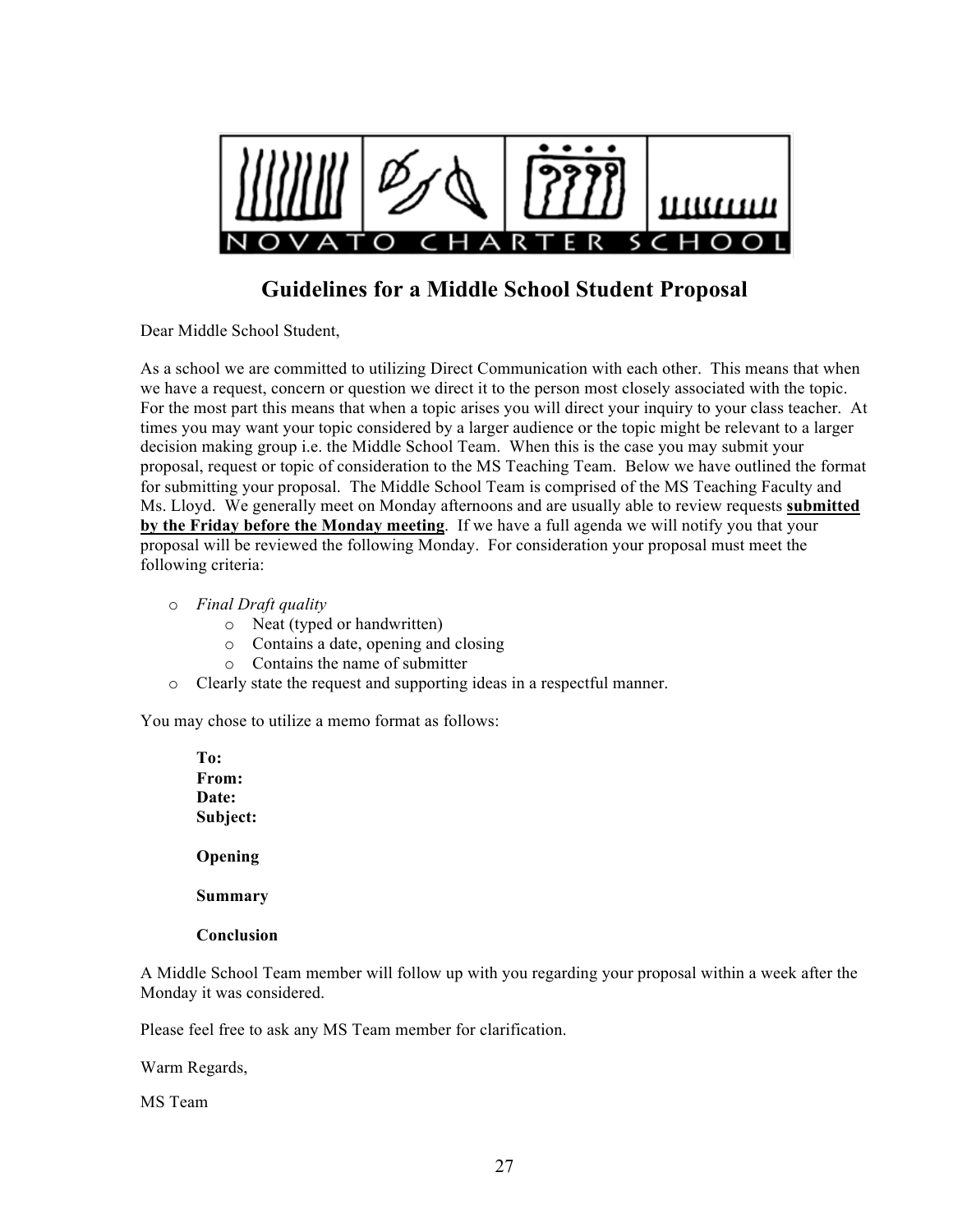

# **Healthy Food and Drink/Low Waste Agreement**

While the middle school student may be expected to pack their own lunch, it is important to provide them with plenty of healthy food options in packaging that can be easily reused and not generate waste or litter on campus. We strive to be zero waste, so any landfill trash brought in that is not recyclable needs to be packed back home. Please have all containers and lunch containers clearly labeled with your student name so misplaced items can be easily returned.

*Sweets and Treats*. Students are not allowed to bring sweets, treats, or candy in their lunches. We do allow for treats to be served on for special occasions (birthday celebrations, etc.).

*Drinks.* The only drink that is allowed be brought to school is water in a refillable water container. We do not allow carbonated, flavored, or caffeinated drinks, milk, chocolate milk, juices, teas, or other sugary drinks. When these drinks spilled on the rug they are difficult to eradicate from the carpets. Also do not send students onto campus in the morning with drinks from the local coffee shop in single use containers. Again, these produce waste in the classroom and the potential for spillage or exploding.

*Messy Food Items*. Please be aware that we often eat in the classroom, and that messy food items often fall on the floor. Particularly messy are larger bags of chips or popcorn. These items, if brought to school, should be in individual serving sizes. Larger bags tend to be shared around and subsequently spilled and ground into the floor.

*Nut Free Zone.* Please avoid raw nuts and peanut butter. In certain classes, where severe allergies are present, nuts are not allowed.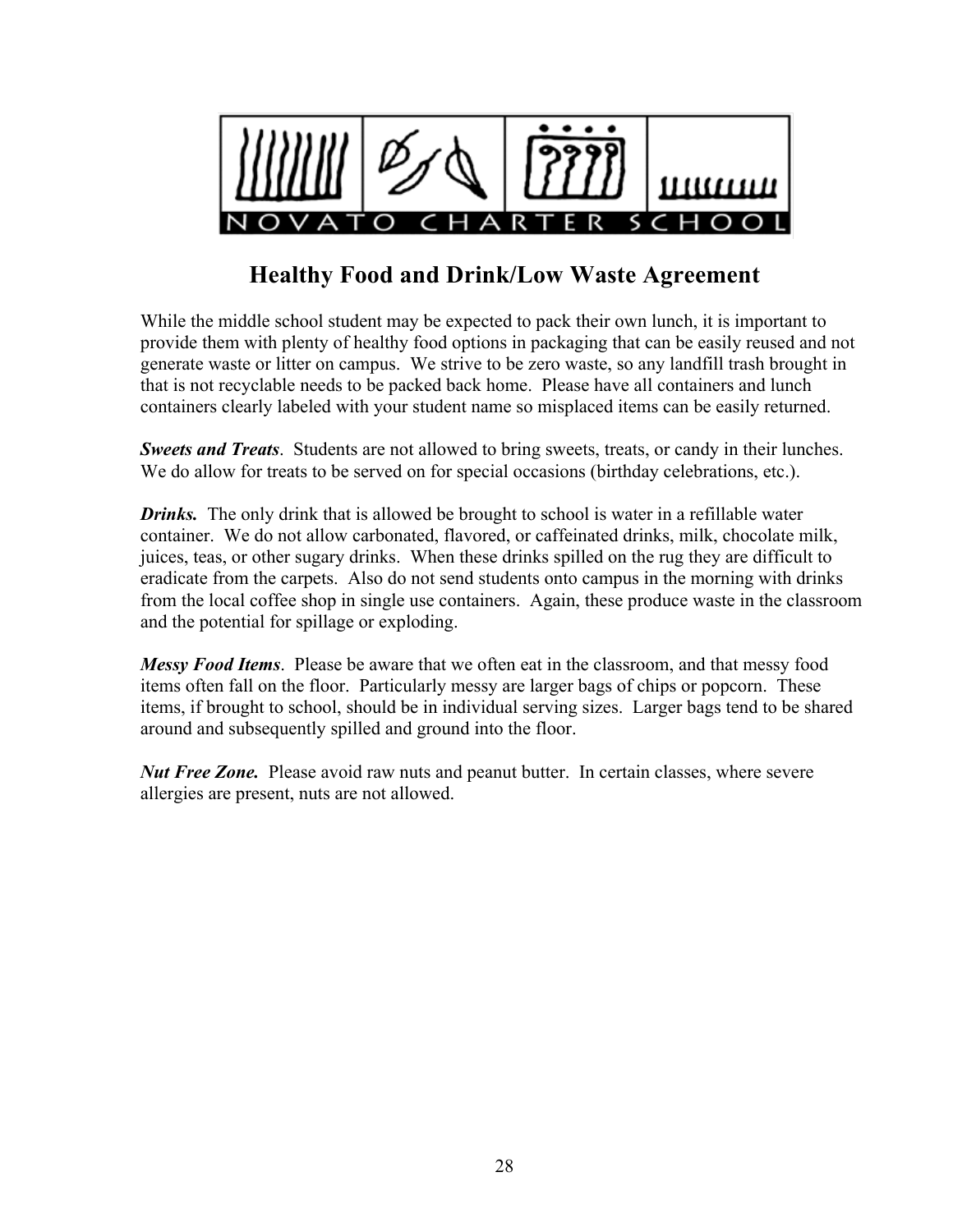

# **Note Taking in the Middle School**

It is recognized that a variety of learning styles must be accommodated to support note taking in the middle school, and that there is no single way for taking notes. The Waldorf curriculum stresses oral storytelling, and listening remains the primary method for receiving information from class. But as the content increases, methods for capturing information in written form are developed and supported through instruction and modeling by the teacher.

### $6<sup>th</sup>$  Grade

- Note taking is introduced
- The focus is on format and how to organize notes (i.e., Cornell Notes)
- Students may rely on teacher or peer notes, as needed
- Notes are collected with main lesson work, but are not assessed.
- Guided notes can also be used to develop note-taking skills, and for students who need extra note taking support.

### $7<sup>th</sup>$  Grade

- Students are prompted to capture summary level (outline) information.
- Students are prompted to capture limited supporting details; the depth varies based on the individual.
- Students may continue to rely on teacher or peer notes, as needed.
- Notes are collected with main lesson work for completeness, but are not assessed.
- Guided notes can also be used to develop note-taking skills, and for students who need extra note taking support.

### 8<sup>th</sup> Grade

- Students are prompted to capture summary level (outline) information.
- Students are prompted to capture sufficient supporting details; the depth varies based on the individual.
- Notes are collected with main lesson work, and are periodically assessed.
- Guided notes can also be used to develop note-taking skills, and for students who need extra note taking support.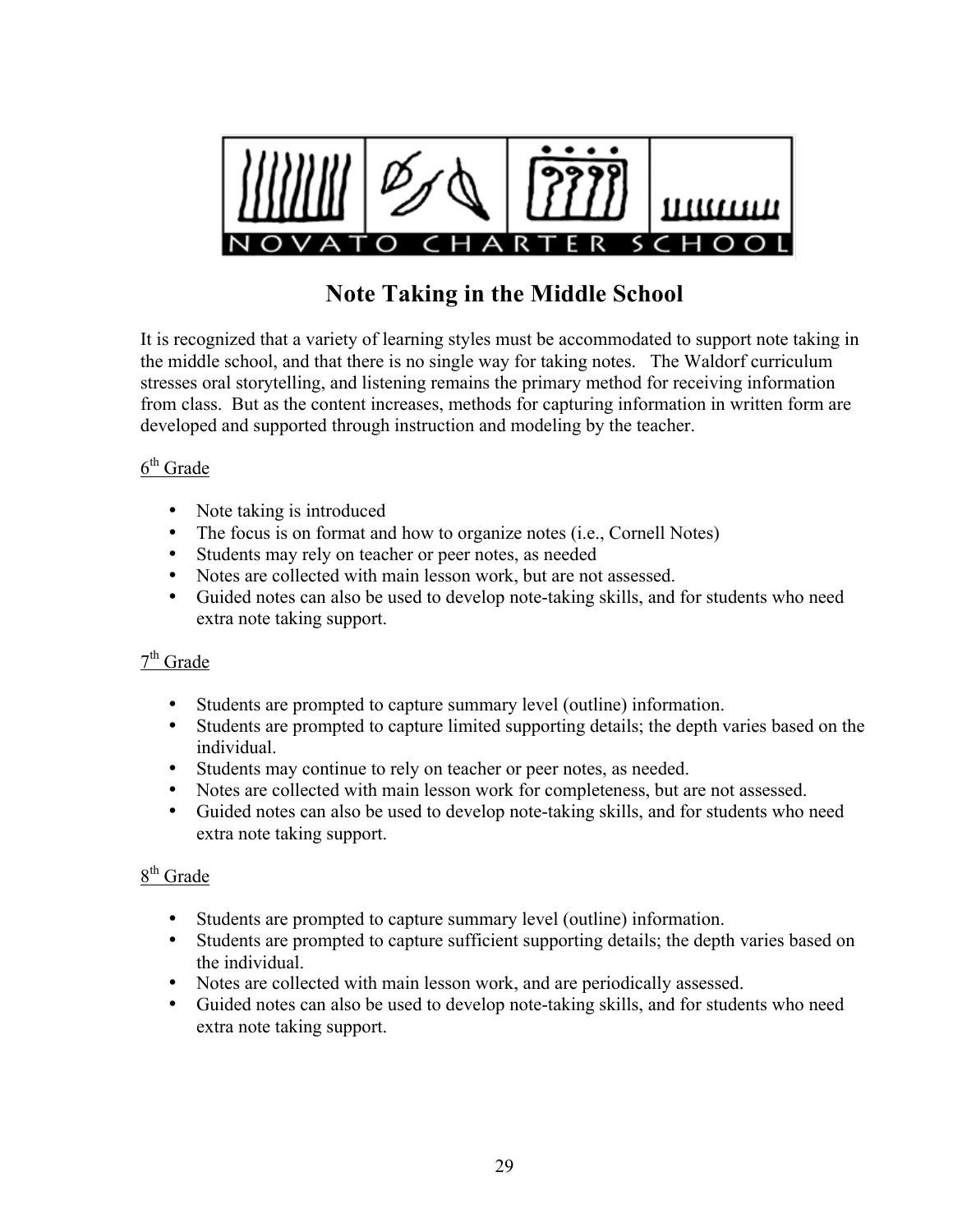

## **The Block Switch**

At Novato Charter it is our intent to bring to the middle school students a greater variety of teachers that reflect the growing maturity of this population. While keeping the Class Teacher model, the middle school teachers work as a team to hold, guide and teach the middle school classes. In addition to the specialty teachers, the middle school experiences *The Block Switch.*  Twice a year each middle school class has a block with one of the other middle school teachers. For example, the  $6<sup>th</sup>$  grade class, while having most of their Main Lesson Blocks taught by their class teacher, will have one block taught to them by the  $7<sup>th</sup>$  grade class teacher, and another block taught to them by the  $8<sup>th</sup>$  grade class teacher. In this way the middle school students will have three Main Lesson teachers each year.

### **Electives**

It is also our intent to bring more choice to the middle school students. In addition to the projects that have "choices" built into them, we also offer the middle school one double-period per week for *Electives.* Each Friday between the Fall and Spring Breaks is devoted to bringing a range of classes that the middle school student can choose from. Traditionally we will have 7-9 different elective classes, running the gambit from woodworking to clay, sports to gardening, and murals to Maker Space. We also offer a class we call "Fab Lab" for students who might choose to use that time to catch up on homework or research their own projects. We offer two sessions of electives each year, making a total of six elective choices during a student's middle school career.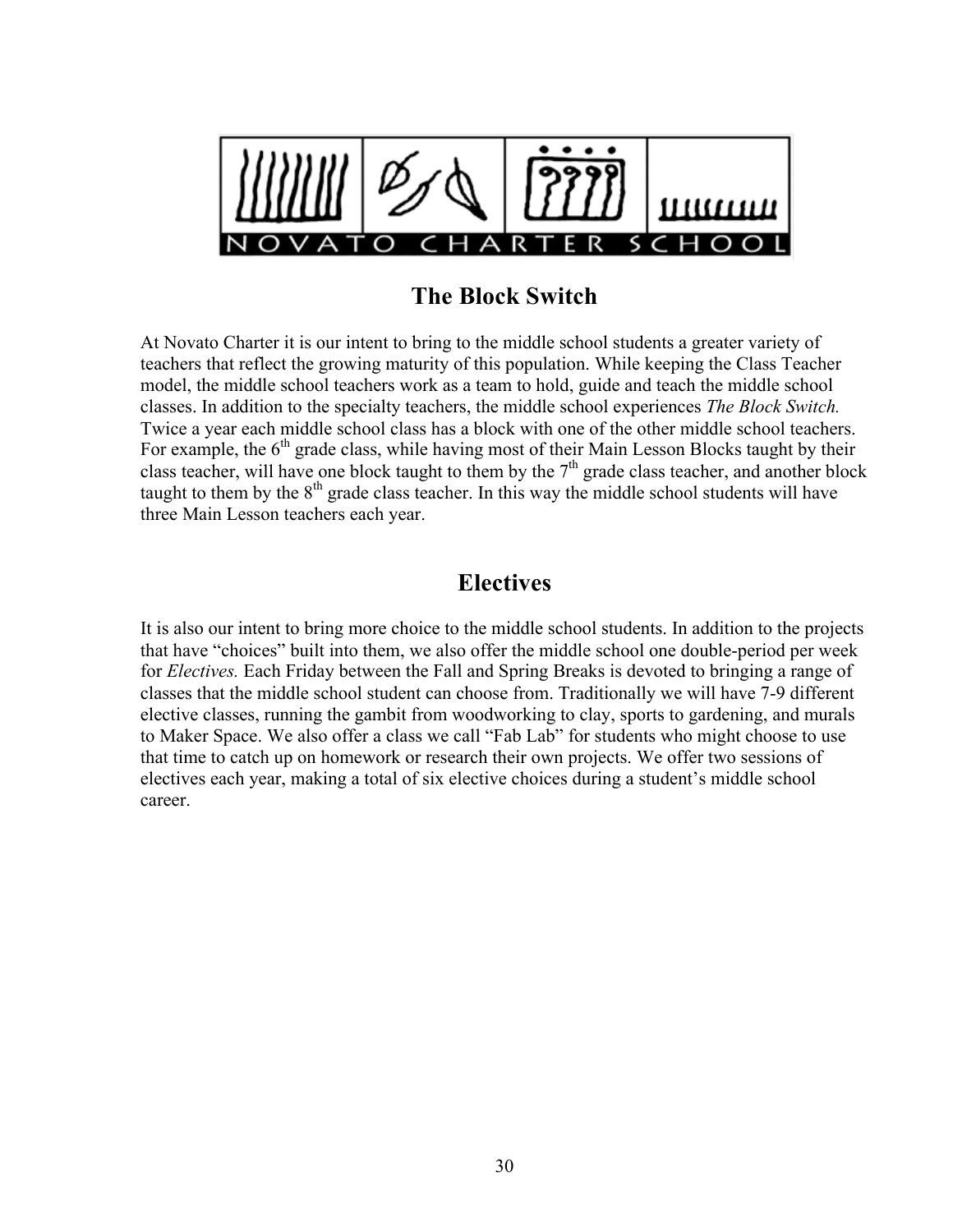

## **Student Social Action Committee**

Seventh and eighth grade students have the opportunity to participate in a student-led leadership and community service group called the Student Social Action Committee, or SSAC. The SSAC helps younger students and peers navigate social challenges by helping supervise recess areas and resolve social difficulties as they occur. They also promote a healthy social environment on campus by developing a "code of compassion" and by facilitating special events, such as No One Eats Alone Day. Students in the SSAC are led by NCS faculty to develop conflict resolution, communication, and leadership skills.

To be considered for the SSAC, a student must formally type a statement that explains their motivation and interest in joining the SSAC. In the statement, they must include one or more examples where they have been involved in bullying, teasing, or social exclusion/isolation and how they can empathize with others who experience this. Their experience can be as the target (victim), the bystander, or the perpetrator (bully). All of these perspectives are valuable to the SSAC committee.

Then at a designated meeting in the fall, the student will read their letter aloud to the existing committee. An important part of being in the SSAC is the ability to talk to students about their personal experiences so this demonstration is essential. The faculty chair will notify students if they are selected into the SSAC, which has a limited number of members.

Students need to be aware that the SSAC requires volunteering their recess time (typically two recesses a week) and occasionally additional time commitments. Once a student is selected into the SSAC, they are expected to fulfill their commitment for the remainder of the year. Should a student miss a meeting or service duty, they will receive a warning. Should they miss a second meeting or service duty, the student's parents will be notified. After a third missed meeting or service duty, the student will be removed from the SSAC. It is our intent that only students who are truly committed to improving the social environment at NCS are allowed to participate in the SSAC.